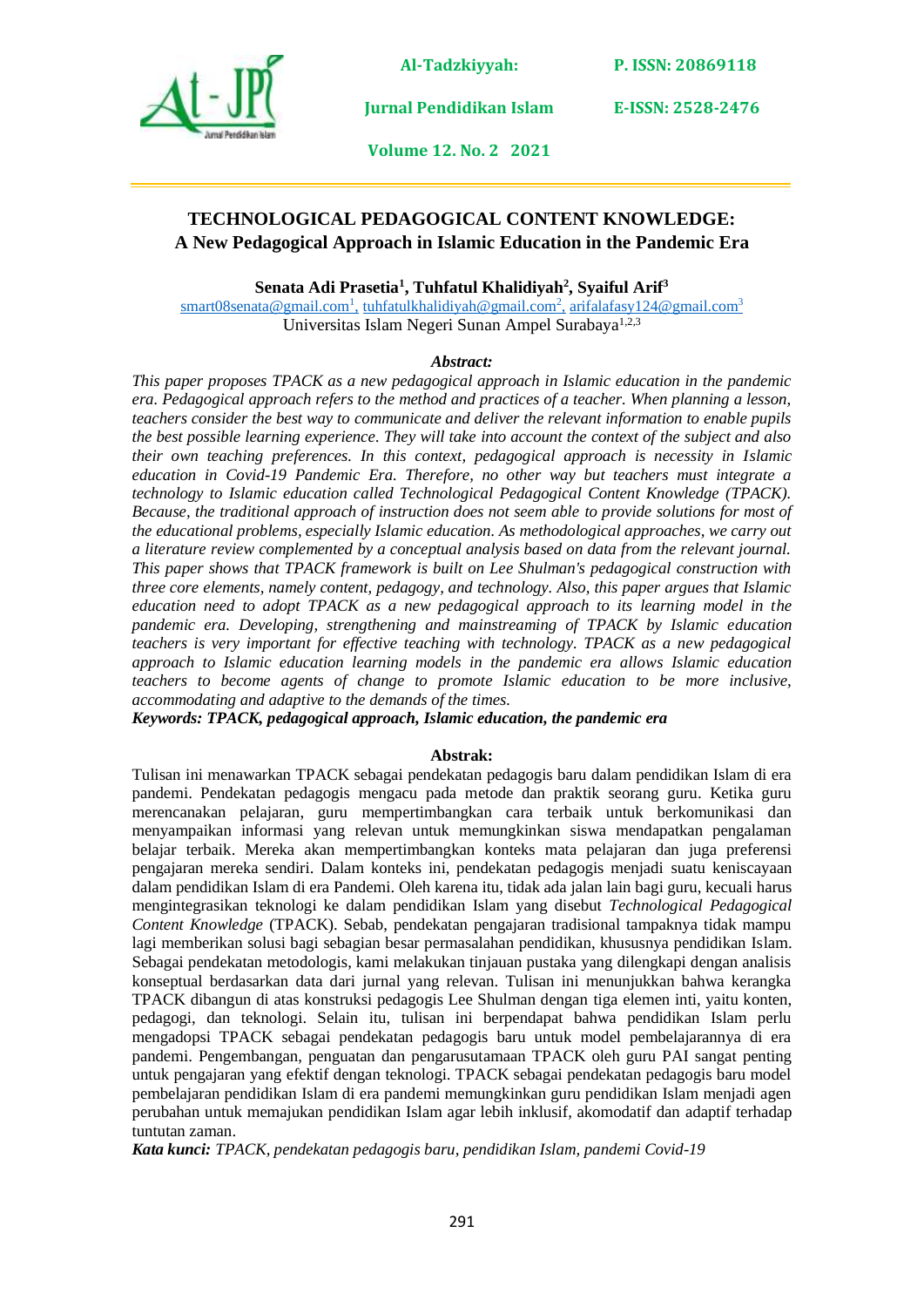

**P. ISSN: 20869118** 

**E-ISSN: 2528-2476**

**Volume 12. No. 2 2021**

**Jurnal Pendidikan Islam** 

### **INTRODUCTION**

COVID-19 pandemic has had a very significant impact on the implementation of the educational process, especially Islamic education. Islamic educational institutions are "forced" to move from conventional traditions to a new era in what is called to be all digital. Nowadays, Islamic Education stand in an interesting transitional phase between its past–borrowing Helen Beetham and Rhona Sharpe's words– "ICT free" (technology free) and a future that is "ICT aware" (technology literate) (Beetham & Sharpe, 2007; Pamuk et al., 2015). For many centuries before the development of digital technology, Islamic education from the aspect of learning content, learning process, curriculum and assessment used conventional methods to fulfill its vision and mission in developing and "accrediting" students' knowledge and skills (Archambault & Barnett, 2010; Maor, 2017; Voogt et al., 2016).

The pattern of learning and assessment as mentioned above which tends to be too conventional-dogmatic is irrelevant in the current pandemic and digital era. On condition that Islamic education wants to survive and exist in society, Islamic education must be inevitably do innovative, creative and modern ways without negating its identity and distinction as *rahmatan lil 'alamin* Islamic education. In this context, teachers play an important role in making fundamental changes. Covid-19 outbreak requires teachers, especially Islamic Education teachers, to rack their brains in order to find the right and fast "concoction" for learning in this current era. In this current digital era, especially in pandemic conditions, technology-based learning is a necessity. The covid-19 pandemic and rapid progress in the digital world have created new opportunities and challenges in the world of Islamic education. New technology is bombarding teachers from all directions.

Under these conditions, Islamic Education teachers should be capable to utilize technology (technological literacy) for easy administration of planning, execution and assessment of learning (Kemenag, 2021). Although teachers often consider the possibility, for instance, technology A or B can have pedagogical value, in fact they often feel anxious, lack skills, and have a disposition to take risks and consequences, hence it impacts the learning process in the classroom. In order to facilitate digital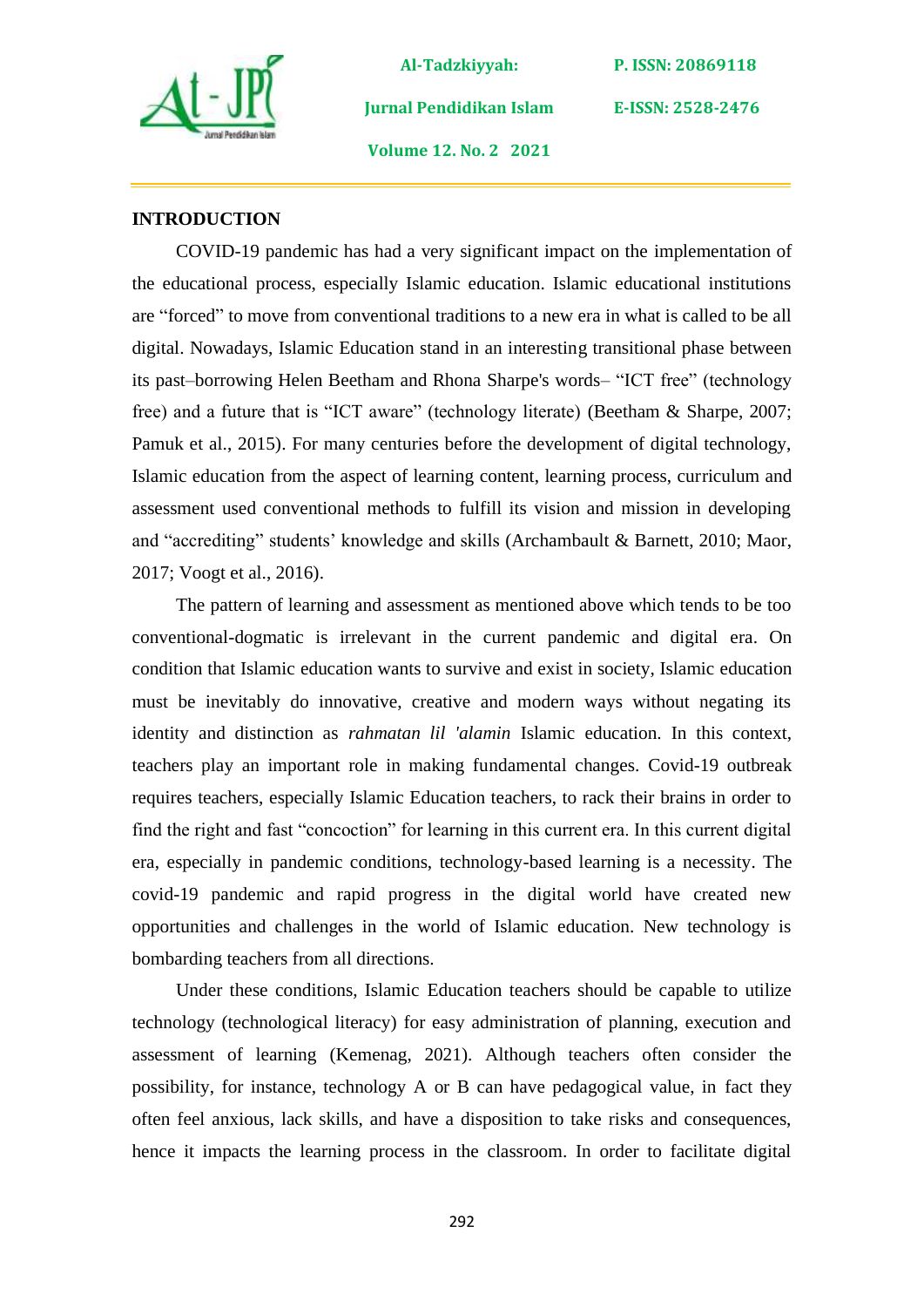

**Jurnal Pendidikan Islam** 

**P. ISSN: 20869118** 

**E-ISSN: 2528-2476**

**Volume 12. No. 2 2021**

exploration for students and teachers, Minister of Education, Culture, Research and Technology (Mendikbudristek), Nadiem Makarim has launched "Kita Harus Belajar" (KIHAJAR) (translation: "We Must Learn") program on Thursday, 20 May 2021 (Kemendikbudristek, 2021). KIHAJAR is a digital exploration platform for students at all levels to improve literacy, numeracy, ICT usage, and character education through the use of information and communication technology (ICT) based on Science, Technology, Engineering, and Mathematics (STEM). KIHAJAR is intended to give students and teachers a sense of autonomy in the learning process, making it more enjoyable and productive (Kemendikbudristek, 2021).

Nevertheless, to be technologically literate is not enough for teachers, there are also several aspects of basic competence that need to be possessed according to Constitution Number 14 of 2005 Article 10 paragraph (1) concerning Teachers and Lecturers, namely pedagogic competence, personality competence, social competence and professional competence. For Islamic education teachers, these competencies must be enhanced with leadership and spiritual competencies based on the Decree of the Minister of Religion (KMA) Number 211 of 2011 concerning Teacher Qualification and Competency Standards (Kemenag, 2021). Consequently, Islamic Education teachers are expected to be able to present interactive, creative, innovative and joyful learning.

In the context of the Covid-19 outbreak, conventional or traditional teaching approaches is not possible to accommodate the teaching of Islamic education. The conventional teaching approaches are generally teacher-directed and where students are taught in a manner that is conducive to sitting and listening. It is true that the traditional expectations and department philosophies often allow us to continue with the teacherbased model with some useful results as evident by the past accomplishments of many and this cannot be disputed as much (Alshawish et al., 2021; Dayo et al., 2021; Tularam, 2018). However it is often argued that the traditional pedadogical approach may not provide students with valuable skills and indeed some even go as far as saying the traditional method leads to a student not retaining knowledge after exams - they have little or no recall of the body of knowledge learnt beyond the end of a semester, for example.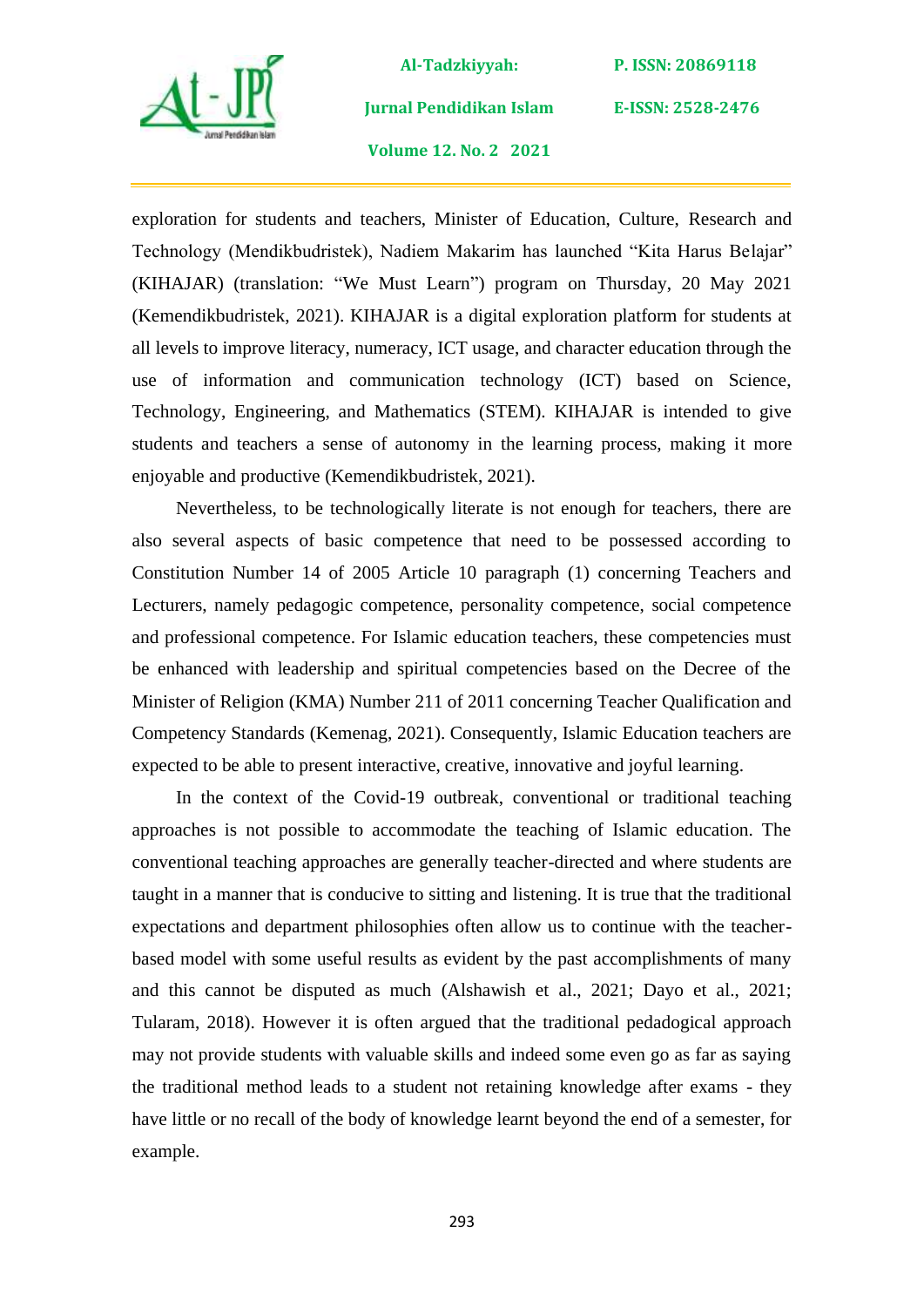

**Jurnal Pendidikan Islam** 

**P. ISSN: 20869118** 

**E-ISSN: 2528-2476**

**Volume 12. No. 2 2021**

In the context of Islamic education learning in the pandemic era, we argue that Islamic education teachers need to input a "new pedagogical approach" in their learning. Also, we assume that there is no one best way of teaching except to integrate technology in the teaching process. Therefore, we introduce a "new pedagogical approach" that is *Technological Pedagogical Content Knowledge* (or TPACK for short), that describes the kinds of knowledge needed by a teacher for effective technology integration. The TPACK framework emphasizes how the connections among teachers' understanding of content, pedagogy, and technology interact with one another to produce effective teaching (Gómez-Trigueros & Yáñez de Aldecoa, 2021; Juanda et al., 2021; Mutiani et al., 2021). Even as a relatively new framework, the TPACK framework has significantly influenced theory, research, and practice in teacher education and teacher professional development. We recommend using the technology, pedagogy, and content knowledge (TPACK) framework as a way to think about effective technology integration, recognizing technology, pedagogy, content and context as interdependent aspects of teachers' knowledge necessary to teach content-based curricula effectively with educational technologies

The development of TPACK as a "new pedagogical approach" in Islamic education is quite minor. It can be seen from several recent studies, including Raoda Ismail which only emphasizing the mastery of TPACK in making learning videos during the Covid-19 pandemic, not mentioning Islamic education learning specifically (Ismail & Imawan, 2021). Likewise the research conducted by Abdul Quddus about the implementation of TPACK in Islamic Education's Teacher Professional Education of Teachers' Education Institute at UIN Mataram (Quddus, 2019). Many researchers are also conducted researches on the implementation of TPACK in general subjects (science, social studies, etc.) and TPACK in learning administration (Darmadji et al., 2015; Pulungtana & Dwikurnaningsih, 2020; Wilujeng et al., 2020; Zarni, 2019). On top of that, researchers from abroad only talk about the TPACK concept, but do not relate it to the context of Islamic education learning (Ajmain et al., 2019; Archambault & Barnett, 2010; M. Koehler & Mishra, 2009; Maor, 2017; Niess, 2011; Voogt et al., 2016)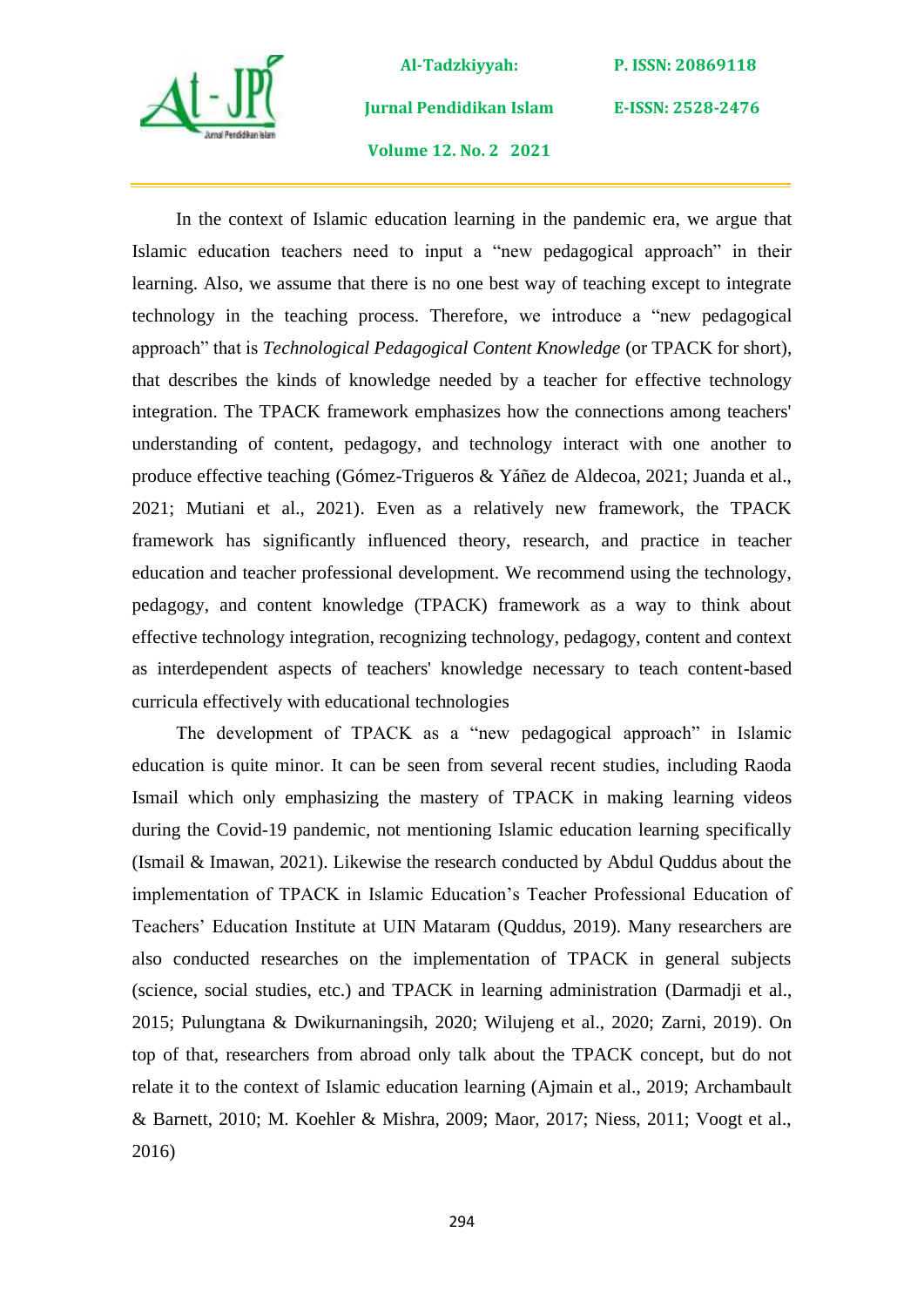

**Al-Tadzkiyyah: Jurnal Pendidikan Islam Volume 12. No. 2 2021**

**P. ISSN: 20869118** 

**E-ISSN: 2528-2476**

Based on the above background, this article aims to propose a new pedagogical approach in Islamic education learning, namely Technological Pedagogical Content Knowledge (or TPACK for short) and to integrate it into Islamic education learning in order to produce innovative, creative, interesting, and joyful learning that is mutually dialectic and collaborates between teachers and students, as well as technology and learning content.

### **RESEARCH METHOD**

This article uses a qualitative-exploratory approach to conduct a literature review. Literature study is a data collection technique that involves analyzing and understanding material from books, journals, notes, and other sources (Creswell & Creswell, 2017). This article uses a qualitative research method, which includes collecting and interpreting non-numerical data (such as text, video, or audio) in order to clearly define concepts, opinions, or experiences (Creswell & Creswell, 2017; Creswell & Miller, 2000). This method considers not just "what" people believe, but also "why". It can be used to develop a better understanding of an issue or to develops new research topics. Also, the Miles and Huberman approach was used to analyze the data from this study, which included data condensation, data presentation, and making conclusions (Miles et al., 2014).

#### **The TPACK Framework**

To understand the genealogy of TPACK framework and its implications for educational technology, it is necessary to investigate first – borrowing Leanna M. Archambault term –*pedagogical content knowledge* (PCK) (Archambault & Barnett, 2010; Gómez-Trigueros & Yáñez de Aldecoa, 2021; Pamuk et al., 2015). The PCK concept itself has been introduced by Shulman where he acknowledged the need for a theoretical framework to explain the knowledge that teachers and students essential to know, thus teachers in this case are able to teach well and interactively. Schulman has termed it with content knowledge. As quoting from Shulman, the purpose of developing PCK idea is to describe the relationship between the amount and nomenclature of knowledge (organization of knowledge) of certain subject matter and knowledge related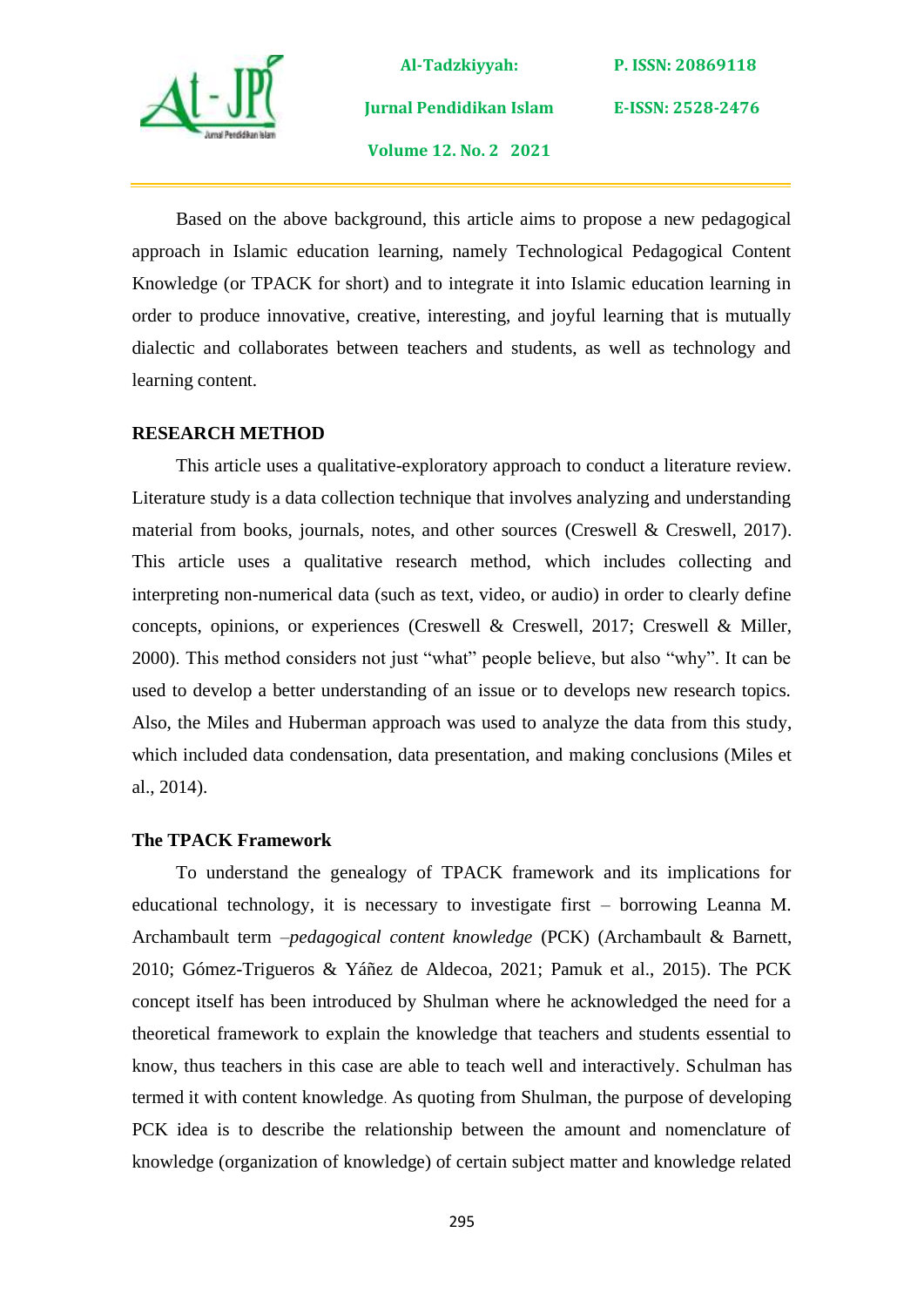

**Al-Tadzkiyyah: Jurnal Pendidikan Islam Volume 12. No. 2 2021**

**P. ISSN: 20869118** 

**E-ISSN: 2528-2476**

to how to teach various pedagogical contents (Jamieson-Proctor et al., 2012; Maor, 2017; Schulman, 1986). To put it simply, PCK includes knowledge of how to teach a specific content or knowledge of subject matter, not merely knowing the content.

In this case, Shulman has described PCK as encompassing the most useful forms of representation of those ideas, the most powerful analogies, illustrations, examples, explanations, and demonstrations in a word, the ways of representing and formulating the subject that make it comprehensible to others (Schulman, 1986). PCK articulation by Shulman has implicitly become the common currency in education, teachers and related scientific fields (Segall, 2004). However, as reported by Segall, although PCK is often used, it still raises questionable educational problems, and has the right to be criticized (Segall, 2004). McEwan and Bull also share the same opinion concerning on Shulman's difference conception between content knowledge and pedagogical content knowledge which introduces complicated conceptual problems (McEwan & Bull, 1991; Segall, 2004). However, TPACK framework built on Shulman's PCK description has at least given a "fresh air" in content and learning. The goal is none other than to insert a touch of educational technology into learning process, hence teachers and students can interact and communicate each other in order to create effective, creative, innovative and joyful teaching and learning process. In a similar research on TPACK, a more intensive research has also refined by Matthew J. Koehler, et al. in their article, "What is technological pedagogical content knowledge (TPACK)?" (M. Koehler & Mishra, 2009).

TPACK framework includes three types of core knowledge including content*,* pedagogy, and technology (M. J. Koehler et al., 2011)*.* However, in the context of Islamic education, a teacher have to overstep technology in order that the teachers are not confined and trapped or focused on the use of technology alone, additionally teachers are not only transferring knowledge, but also transferring value to students. This trilogy of knowledge is flexible, dynamic and contingent which requires teachers to be long life learners. Mastery TPACK's competence for an Islamic Education teacher in all-digital and pandemic era is a necessity. However, TPACK's competence on the one hand is full of technological touch in which has a great opportunity to ignore the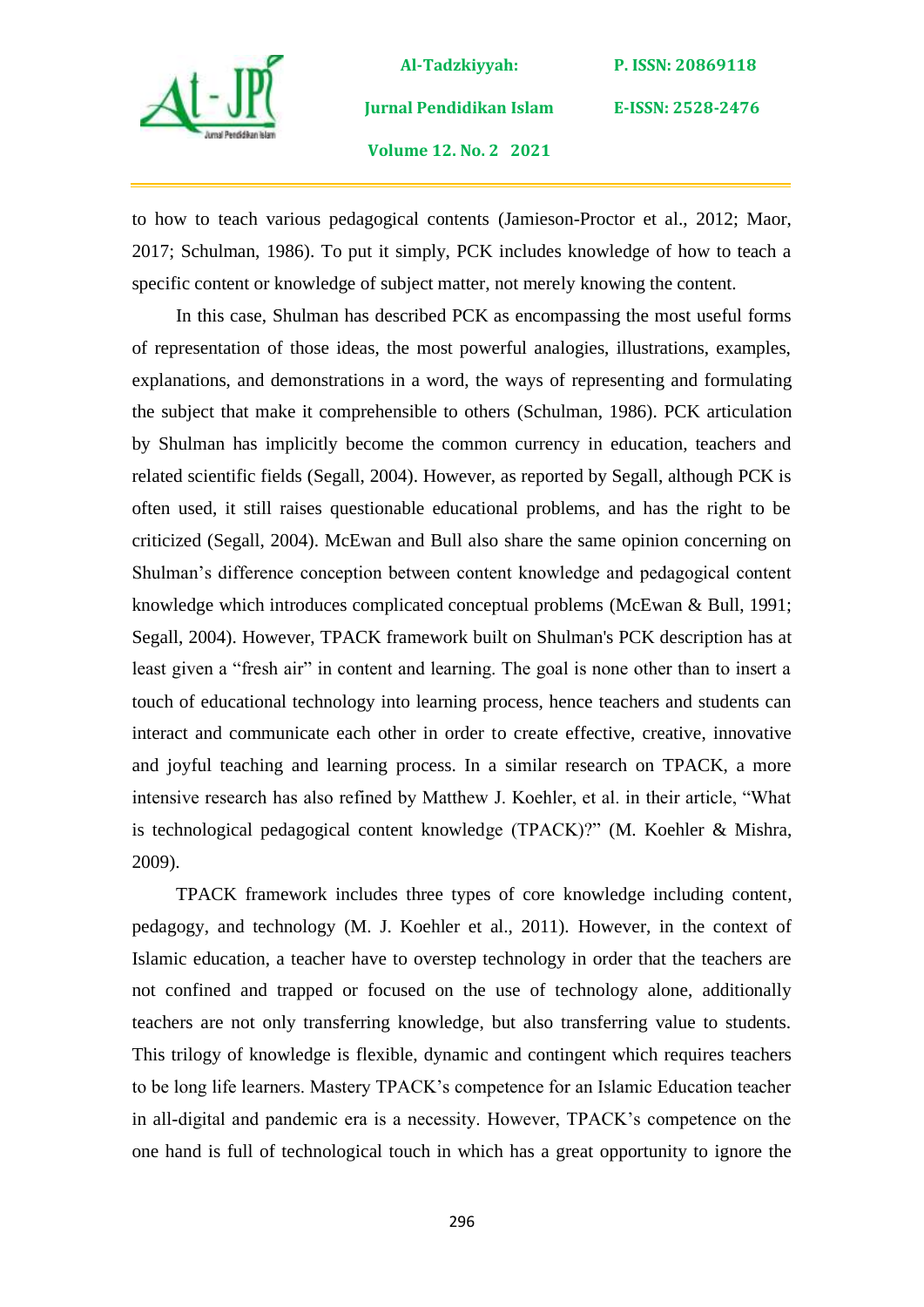

**Jurnal Pendidikan Islam** 

**E-ISSN: 2528-2476**

**Volume 12. No. 2 2021**

values of Islamic education, but on the other hand, Islamic education must be packaged and delivered in digital format. Certainly, these are opportunities and challenges that must be responded wisely by teachers and related stakeholders.

This is what Shulman said that good teaching is not simply adding technology to the existing teaching and content domain. Rather, the introduction of technology causes the representation of new concepts and requires developing sensitivity to the dynamic, transactional relationship between all three components suggested by the TPCK framework (M. J. Koehler & Mishra, 2005).



Figure 1: TPACK Framework (TPACK, n.d.)

In the above figure, there are three main components in the TPACK framework, namely Content Knowledge (CK), Pedagogical Knowledge (PK), and Technology Knowledge (TK). The three core components of TPACK are equally essential as the interactions between bodies of knowledge with one another. This is represented as PCK (pedagogical content knowledge), TCK (technological content knowledge), TPK (technological pedagogical knowledge), and TPACK (technology, pedagogy, and content knowledge). Effective technology integration towards pedagogy about particular subject matter requires dynamic sensitivity. It means teacher must be able to "mix" learning content with technology, or package technology-based learning content as the underlying.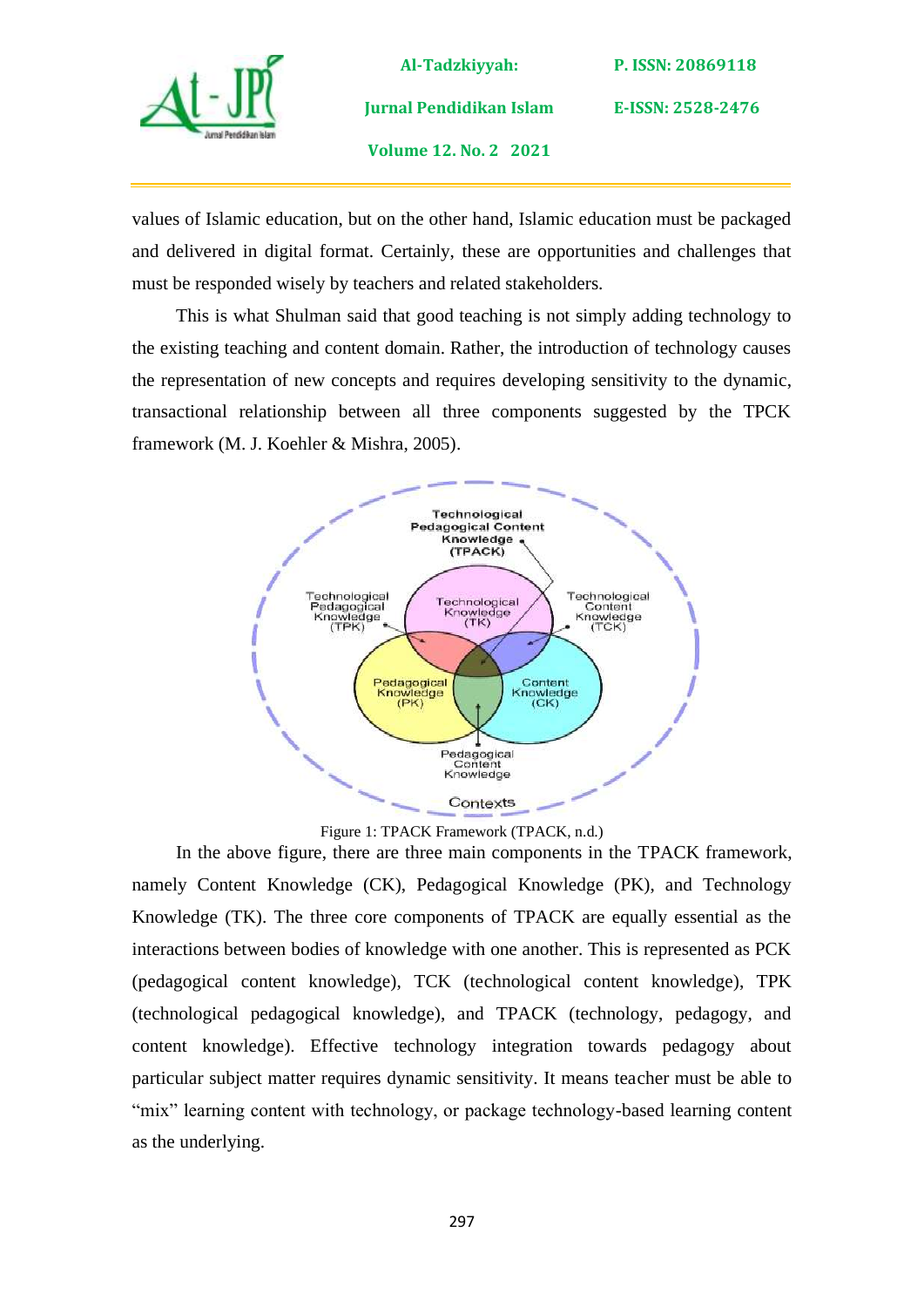

**P. ISSN: 20869118** 

**E-ISSN: 2528-2476**

**Volume 12. No. 2 2021**

**Jurnal Pendidikan Islam** 

### **Seven Components of TPACK**

*First,* content knowledge (CK) is the teacher's knowledge of the subject matter to be studied or taught. For example, the content structure (the body of knowledge) of Islamic education must be acknowledged that currently is more appreciate on development-borrowing Abid al-Jabiri term – "*bayani*" and *"irfani"* reasoning*,* rather than "*burhani*" reasoning (Al-Jābirī, 2003; Al-Jabiri, 1991; Hilmy, 2013)*.* Definitely, Islamic Education content is distinctive from natural sciences which prioritizes inductive thinking skills (*burhani*) or Cartesian reasoning. Knowledge about this kind of learning content is very important for teachers. As noted by Shulman, content knowledge includes concepts, theories, ideas, organizational frameworks, and evidence, as well as established practices and approaches for developing knowledge (L. S. Shulman, 1986). Therefore, Islamic Education teachers in particular must understand the body of science of Islamic education content characteristics in depth (the deeper knowledge fundamentals) as a means to more targeted development and far from doctrinal or dogmatic.

*Second,* Pedagogical Knowledge (PK) is a set of in-depth knowledge that teachers have about teaching and learning processes and practices or methods. In a regulatory perspective, a teacher must master pedagogic competence in depth. Pedagogic competence is the ability to understand students, design and implement learning, evaluate learning outcomes, and develop students to actualize their various potentials and matters related to pedagogic elements. According to Matthew J. Koehler, pedagogic competence includes how the teacher's ability to understand how students learn, general classroom management skills, lesson planning, and student assessment.

Specifically, pedagogical knowledge includes knowledge of techniques or methods used in class, target audience, and strategies to evaluate student understanding. A teacher who has deep pedagogical knowledge will be able to understand how students construct knowledge and acquire skills, and how they develop habits of mind and positive dispositions toward learning. Thus, pedagogical knowledge requires the understanding of cognitive theory, social, developmental theories of learning*,* and how a teacher should behave in the classroom.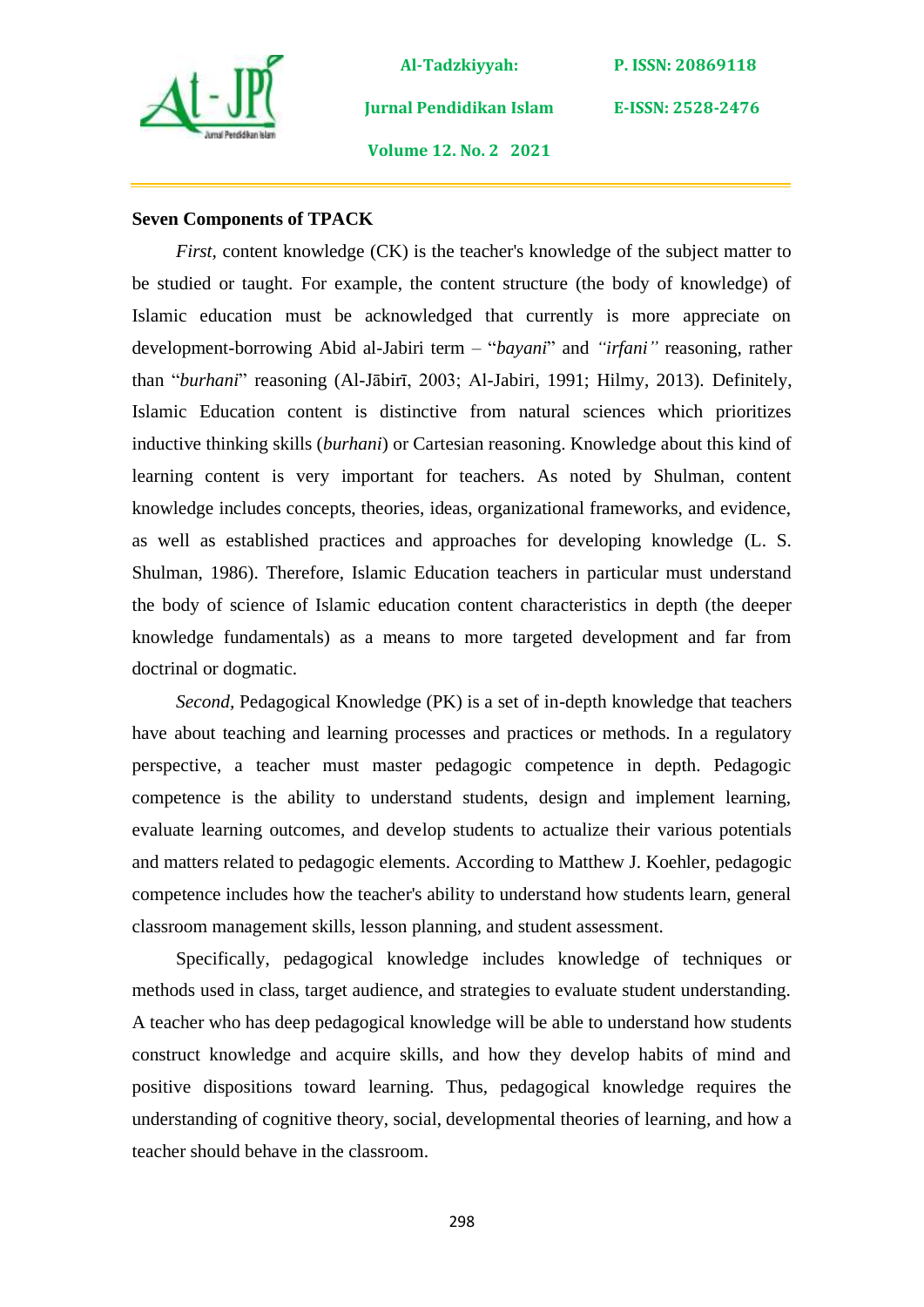

**Al-Tadzkiyyah: Jurnal Pendidikan Islam** 

**Volume 12. No. 2 2021**

**P. ISSN: 20869118** 

**E-ISSN: 2528-2476**

*Third,* Pedagogical Content Knowledge (PCK) is pedagogical knowledge implemented in certain learning content. The main idea of Shulman's conceptualization on PCK is transforming subject matter for teaching and learning (L. S. Shulman, 1986). Specifically, Shulman has explained that this transformation and transmission occurred when the teacher interprets certain subject matter, then finds the best way to implement that interpretation, and adjusts the teaching material with the previous students' conceptions (L. Shulman, 1987). Thus, PCK includes learning, curriculum, assessment, and reporting.

*Fourth,* Technology Knowledge (TK) or knowledge about technology. This type of knowledge is invariably dynamic and fluid. He has supposed an integrated framework between the content and pedagogy*.* Many variation of technologies developing nowadays indicates the praxis of the use is also varied. In Indonesia, internet users have reached 202.6 million people in early 2021 (Kompas, 2021). This number increased significantly by 15.5 percent or 27 million people when compared to January 2020. Meanwhile, the total population of Indonesia is currently 274.9 million people. It means that internet penetration is massive in Indonesia, where in early 2021 it reached 73.7 percent. The data at a glance showed that Indonesian people are familiar with digital, but in reality, such massive technology is quite rarely designed specifically for education. The proposal of the Committee of Information Technology Literacy of the National Research Council stated that FITness (*Fluency of Information Technology*) has surpassed the definition of a computer in general (National Research Council, 1999). In this context, FITness must be understood as a dynamic technology literacy that requires each individual to learn or update their abilities or information. Therefore, the conceptualization of TK does not actually place – borrowing Matthew J. term Koehler – end state, but views it dynamically, flexible, adaptive and fluid according to the context and dynamics of the era.

*Fifth,* Technological Content Knowledge (TCK). Technology and content knowledge have a deep historical relationship. Advances in various fields such as science (medicine, physics, mathematics, climatology, etc.) as well as social-humanities sciences (religion, arts and culture, history, archaeology, anthropology, etc.) coincide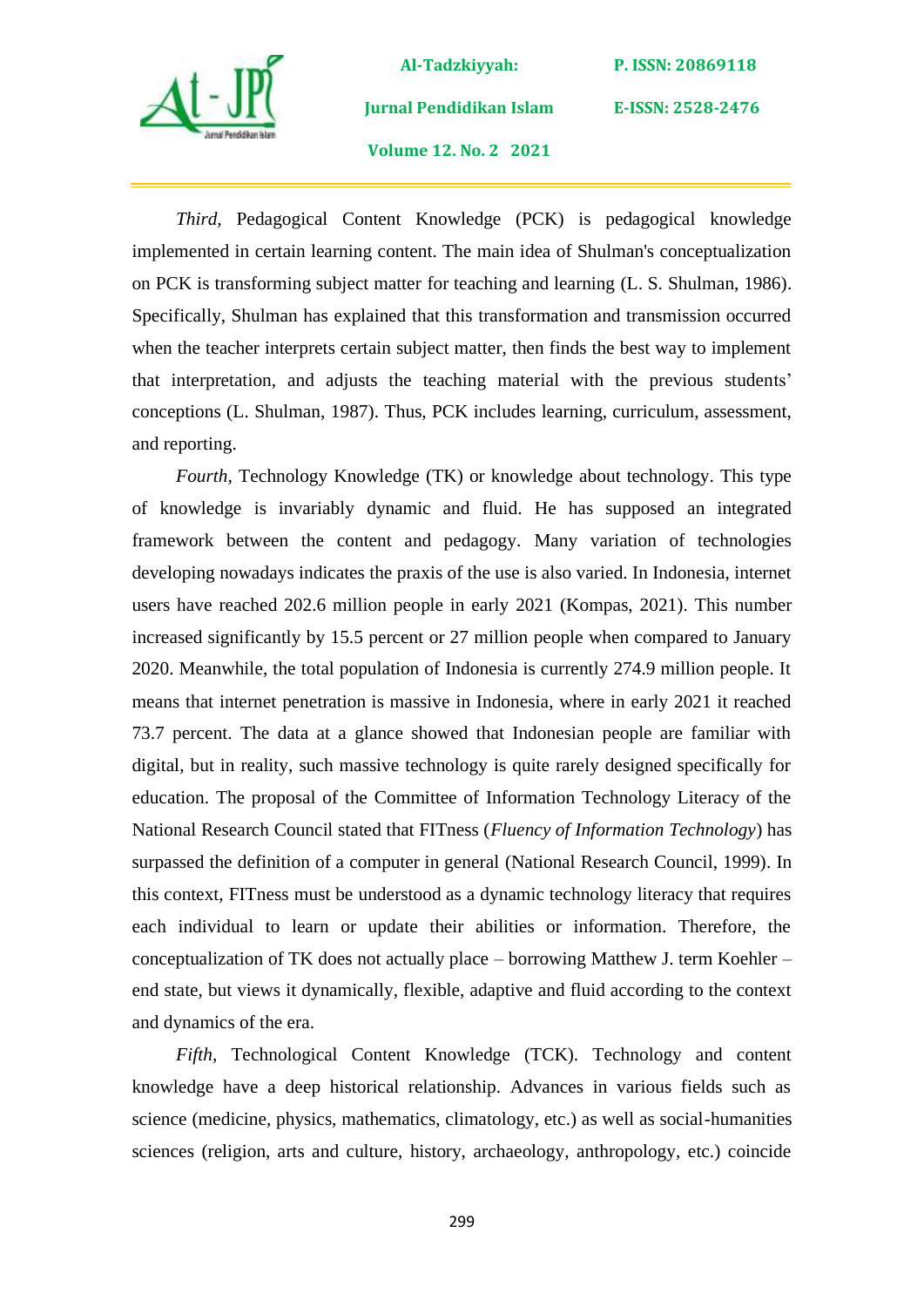

**Jurnal Pendidikan Islam** 

**P. ISSN: 20869118** 

**E-ISSN: 2528-2476**

**Volume 12. No. 2 2021**

with the development of new technologies enable the representation and manipulation of data in powerful and useful ways. The development of technology that is so massive turns out to offer a re-reading (rethinking and re-interpretation) of the world, especially the world of education. The wide choice of technologies has given, inspired, and at the same time limited the types of content ideas that can be taught. Thus, the decision to choose certain content has consequences for what type of technology to use.

As quoting from Matthew J. Koehler, Technology can constrain the types of possible representations, but also can afford the construction of newer and more varied representations. Furthermore, technology can provide a greater degree of flexibility in navigating all of these representations. TCK is an understanding the way technology and content influence and constrain one another. In the digital and pandemic era, teachers need to master these competencies and require having a deep understanding of the manner in which material can be packaged and wrapped neatly, creatively, innovatively and funly through the implementation of certain technologies. In particular, teachers need to understand which types of technology are best suited for "handling" subject matter learning within their domain and how content defines or might even change technology—or vice versa.

*Sixth,* Technological Pedagogical Knowledge (TPK) is an understanding of how the teaching and learning process can change when involving certain technologies in certain ways. Applying TPK requires a deeper understanding of the constraints and affordability of technologies and the context of the scientific disciplines based on its function. Furthermore, the application of TPK requires careful strategy and planning as well as pedagogical design and technology, thus the teaching and learning process occur conducively. An understanding of the affordability of technology and how a teacher can use it appropriately according to its context and purpose is an integral part of understanding TPK.

TPK becomes very urgent because most popular software programs are not designed for educational purposes. Software programs such as Microsoft Office Suite (Word, PowerPoint, Excel, Entourage, and MSN Messenger) are usually designed for a business-oriented environment. In fact, web-based technologies such as blogs or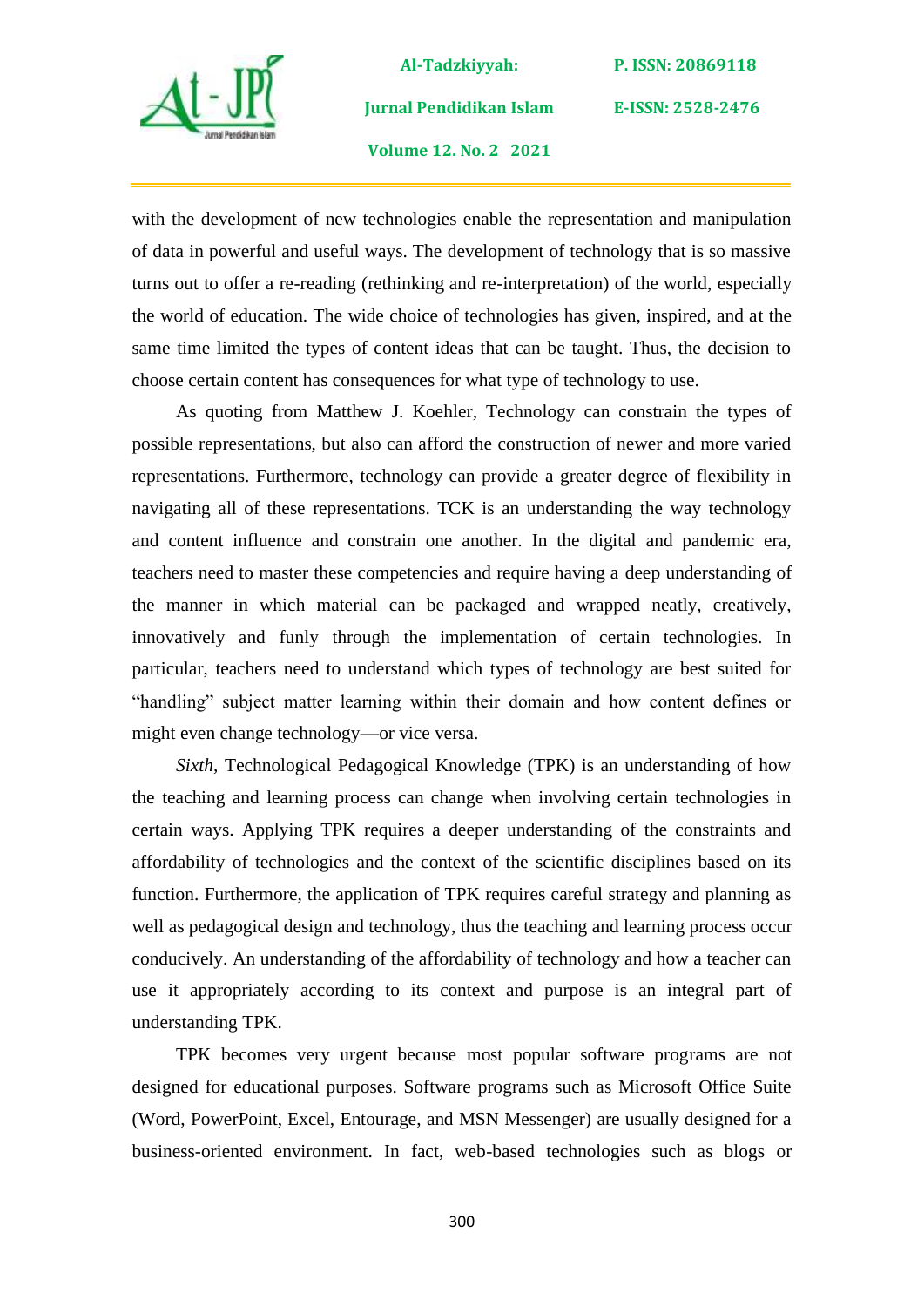

**Jurnal Pendidikan Islam** 

**P. ISSN: 20869118** 

**E-ISSN: 2528-2476**

**Volume 12. No. 2 2021**

podcasts are designed in such a way for the purposes of entertainment, communication, and social networking. Therefore, teachers must – to borrow Duncker's term – reject functional fixedness and develop competencies that overstep common habits in order to be able to reconfigure them for more contextual pedagogical purposes (Duncker, 1945). Thus, TPK requires to seek insightful, creative, and open-minded use of technology, not for its own sake but to advance student learning and understanding.

*Seventh,* Technological Pedagogical Content Knowledge (TPACK) is an emerging form of knowledge that surpasses the three "core" components (content, pedagogy, and technology). In further explanation, TPACK can be defined as an understanding that emerges from the interaction between content, pedagogy, and technological knowledge. TPACK is a combination of CK, TK and TCK. It is also described as the basis of technology-based effective teaching. Certainly, it requires an understanding of the representation of concepts using technology, pedagogical techniques that use technology in a constructive way to teach content, knowledge of what makes concepts difficult or easy to learn and how technology can help address some of the problems students face, knowledge of students' prior knowledge and epistemological theories, and knowledge of how technology can be used to build on existing knowledge to develop new epistemologies or strengthen old ones.

In this case, TPACK does not exist merely in an empty space, but is distributed in specific learning and teaching contexts. Thus, teachers need to develop cognitive fluency and flexibility not only in each of the key domains (T, P, and C), but also in the ways these domains and contextual parameters are interrelated with the aim to build effective solutions. Therefore, TPACK is a kind of deep, flexible, pragmatic, and nuanced understanding of teaching with technology – in Koehler's perspective – TPACK is perceived as a professional knowledge construct (M. Koehler & Mishra, 2009).

The TPACK framework shows that content, pedagogy, technology, and the context of teaching or learning have a role to play both personally and collectively. Teaching with technology is considered an achievement if continuously creating,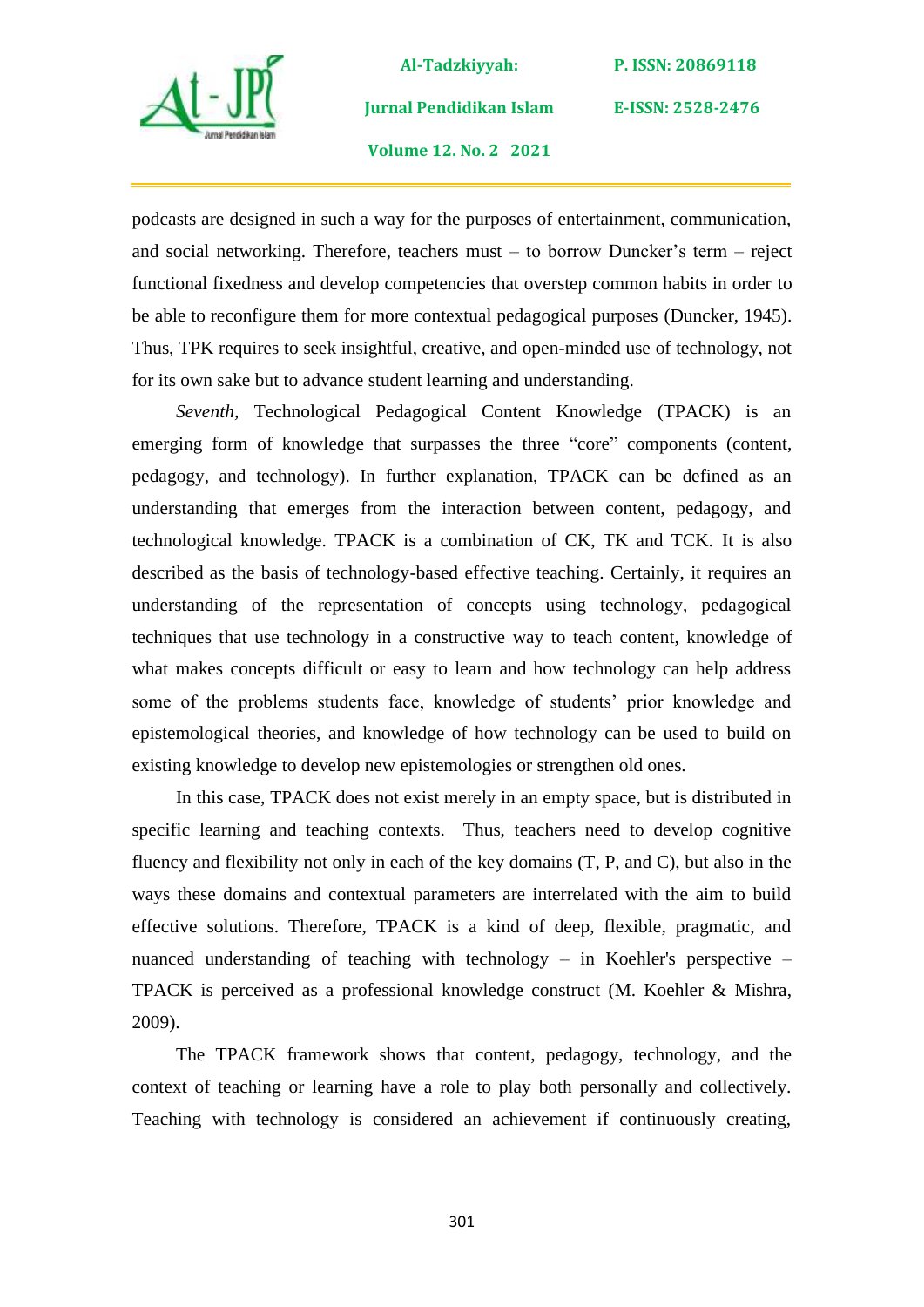

**Jurnal Pendidikan Islam** 

**P. ISSN: 20869118** 

**E-ISSN: 2528-2476**

**Volume 12. No. 2 2021**

maintaining, and re-establishing a dynamic balance among all the components. It should be noted that various factors influence how this balance is achieved.

# **TPACK Development Strategy in Learning**

Then, what is the strategy for developing Technological Pedagogical Content Knowledge (TPACK)? And where to start? Of course, these minor questions become commonplace. Several approaches have been offered to develop TPACK for teachers in learning contexts. Two of these approaches (read: PCK to TPACK and TPK to TPACK) became the basis or prior knowledge for their development construction and previous experience. The next step is to develop PCK and TPACK simultaneously. This requires a holistic approach for the development of professional TPACK centered on the teacher's experience in interpreting, designing, processing, and perfecting the teaching and learning process in education in order to solve certain learning challenges.

In the context of Indonesian Islamic education, TPACK development strategy in learning should be implemented in delivering Islamic Education material to students. As quoting from Matthew J. Koehler, here is an explanation of three TPACK development strategies.

| <b>TPACK</b>       | <b>Description</b>                                 |
|--------------------|----------------------------------------------------|
| <b>Development</b> |                                                    |
| <b>Strategy</b>    |                                                    |
|                    |                                                    |
| From PCK to TPACK  | Teachers utilize existing Pedagogical Content      |
|                    | Knowledge (PCK) to form knowledge about            |
|                    | technology that can be applied properly for        |
|                    | specific learning goals (Doering et al., 2009;     |
|                    | Harris & Hofer, 2009).                             |
| From TPK to TPACK  | Teachers build their knowledge of technology in    |
|                    | general to develop technological competence in     |
|                    | the context of learning. Furthermore, with that    |
|                    | knowledge, teachers can identify and develop       |
|                    | specific content that benefits from teaching using |
|                    | these technology strategies (Angeli & Valanides,   |
|                    | 2009).                                             |
| Simultaneous PCK   | At this stage, the teacher has gained experience   |

**Table 1. Three TPACK Development Strategies**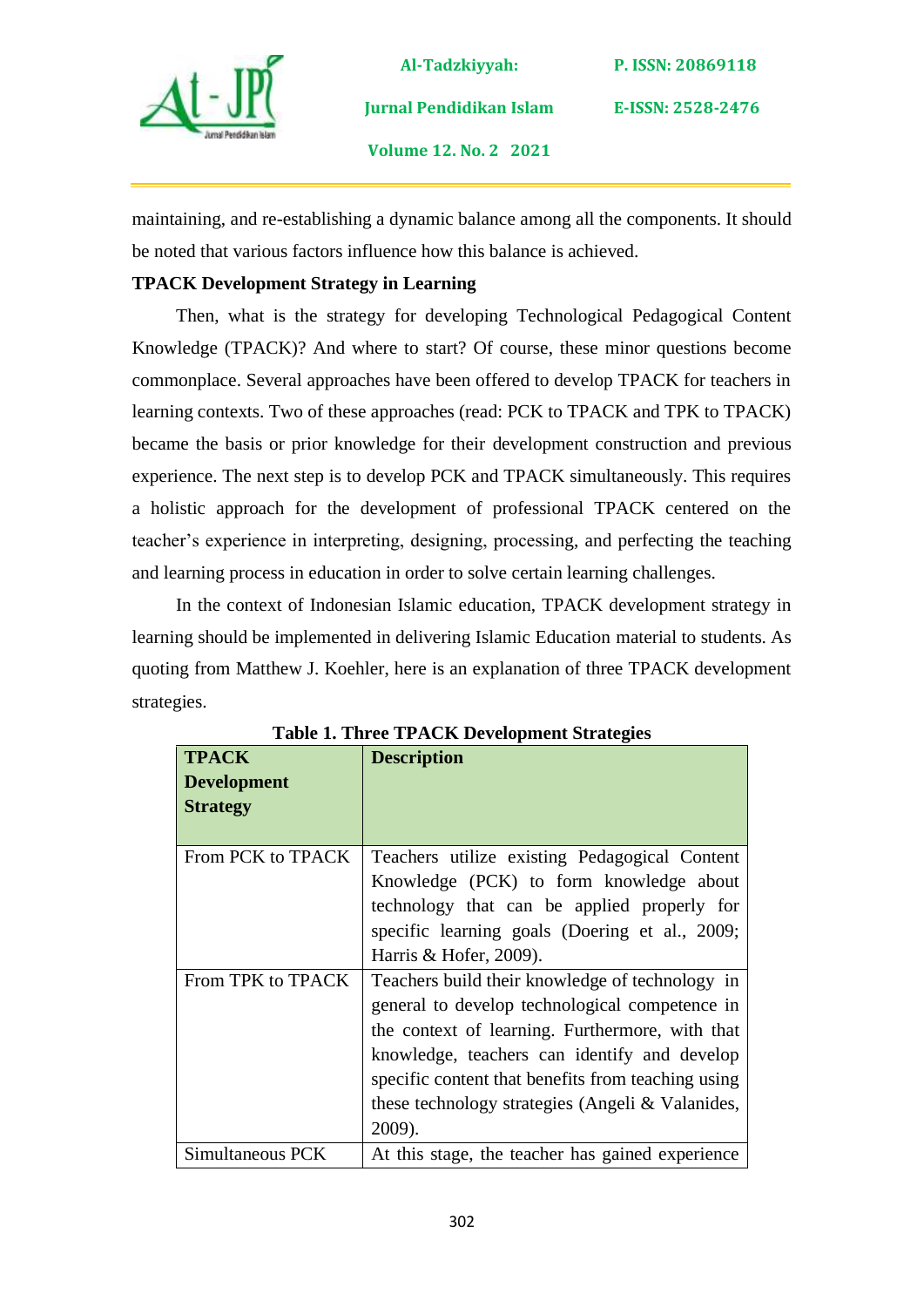

**P. ISSN: 20869118** 

**E-ISSN: 2528-2476**

**Jurnal Pendidikan Islam** 

**Volume 12. No. 2 2021**

| and TPACK   | and knowledge through a series of the two           |
|-------------|-----------------------------------------------------|
| development | concepts above, thus the teacher is able to define, |
|             | and refine solutions to learning<br>design,         |
|             | problems. This design process serves as a locus     |
|             | for activities that generate knowledge on how to    |
|             | utilize the triple of TPACK, namely technology,     |
|             | pedagogy, and content that interact each other to   |
|             | create specialized forms of knowledge (Brush $\&$   |
|             | Saye, 2009; Mishra & Koehler, 2006).                |

# **TPACK as a New Pedagogical Approach of Islamic Education in the Pandemic Era**

In the pandemic era, there is no other choice for Islamic Education but to adopt TPACK as a new approach in its teaching pattern. The development of TPACK as a new approach for Islamic Education learning model should be considered by Islamic Education teachers. It will make Islamic Education learning adaptable to the dynamics of the times and not being monotonous and unattractive anymore. Based on the TPACK framework (M. Koehler & Mishra, 2008; Mishra & Koehler, 2006), we argue that Islamic Education teachers should – to borrow Wilfred Smith's term – rethink the learning design and concept (Smith, 1989) and re-imagine how the demands of the 21<sup>st</sup> century change the boundaries of content knowledge (CK) in Islamic Education.

In addition, the creativity and experience of Islamic Education teachers are the determining factors for the effectiveness of pedagogical knowledge (PK) use, such as how they should teach according to the context of the times, how to do dialectics and interact with students, how to increase their motivation, how to choose and sorting technology relevant to Islamic Education material, as well as how to evaluate students and the learning process properly. All of them require creativity and experience or teacher's hours of practice. Afterwards, teachers also have to adapt to the new demands to go beyond memorizing-oriented learning to higher-order thinking skills. Furthermore, TPACK also requires Islamic Education teachers to understand how teachers can adapt, reuse, and repurpose new technology for the classroom (technology knowledge).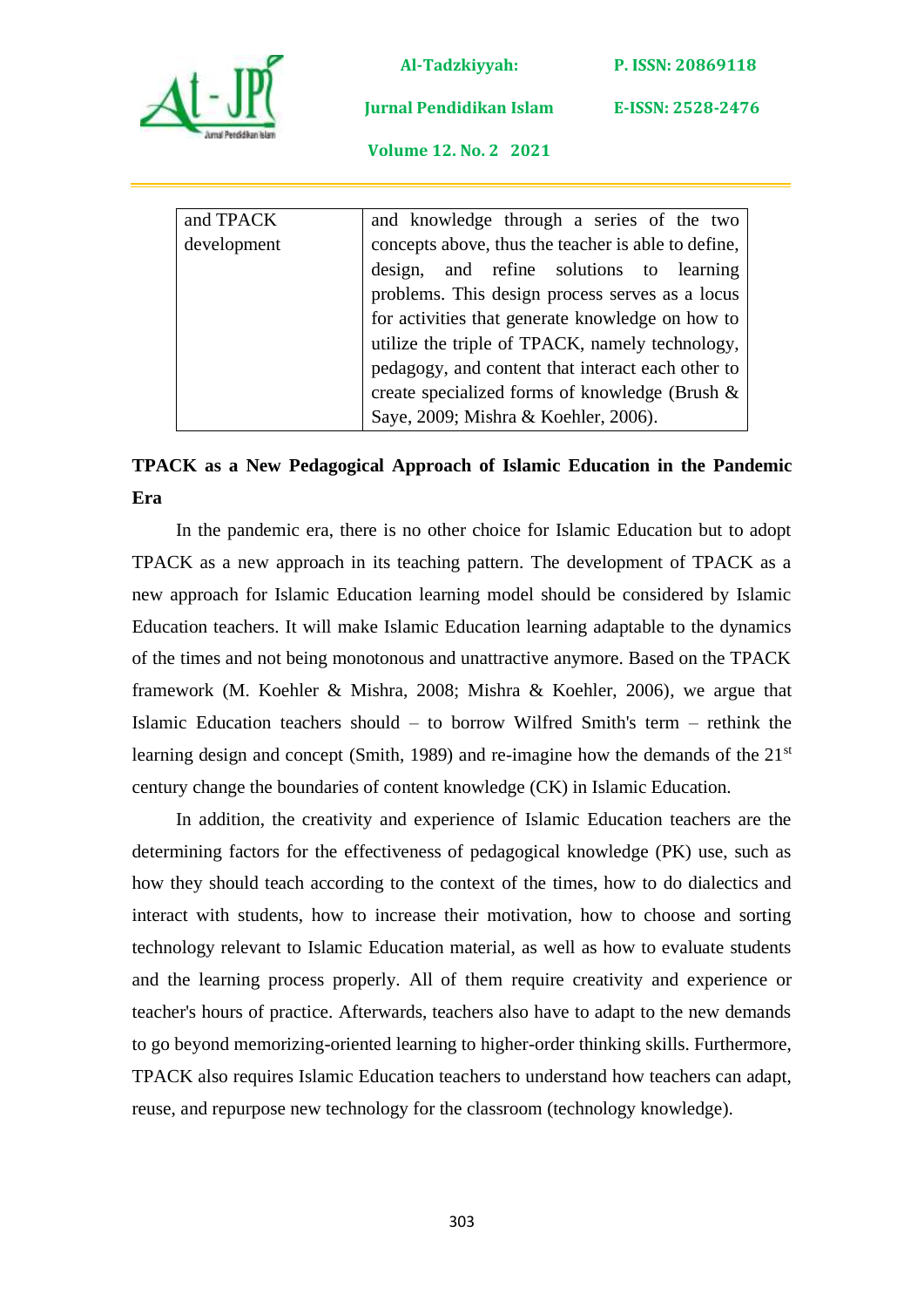

**Al-Tadzkiyyah: Jurnal Pendidikan Islam Volume 12. No. 2 2021**

**P. ISSN: 20869118** 

**E-ISSN: 2528-2476**

TPACK as a new approach to Islamic Education learning models in the pandemic era – following Amartya Sen (Sen, 1999), Masdar Hilmy (Hilmy, 2003, 2013), and Senata Adi (Prasetia & Fahmi, 2020; Prasetia & Najiyah, 2021) – plays three essential functions.

*First*, the intrinsic function. TPACK as a new approach to Islamic Education learning model must be able to grow and strengthen the intrinsic values of collective life to ensure that every individual's human right is guaranteed. In this context, Islamic Educational institutions must be good at exploring constructive-productive values for the development of a perfect human basic character which is in Islamic language known as *insan kamil* (perfect human). However, it is actually counterproductive if Islamic Educational institutions and or Islamic Educational content dehumanize human values. In this kind of function, humans must be considered as the epicenter in every activity and policy of religious education.

Afterwards, Islamic Education is responsible for exploring the intrinsic values of humanity through its most authentic sources such as the holy book (Al-Quran and al-Hadith) and local wisdom (Kagan, 1998). Oppression, violence and even murder in any name cannot be justified by religion (Lemos & Lemos, 1994). The orientation and content of the Islamic Education curriculum must be directed at strengthening human values and pluralism. It must be considered that the Islamic Education content should be brought closer to the religious mission to make human beings as the real human beings who respect life and human values.

*Second,* the extrinsic function (Rønnow-Rasmussen, 2015). If the TPACK intrinsic function has the responsibility to grow and strengthen religious intrinsic (esoteric) and the collective life value, therefore TPACK extrinsic function views Islamic Educational content as something that can be utilized and has a great opportunity to be cultivated. Extrinsic is often seen as something that is not sincere and has a certain hidden agenda (Covington & Müeller, 2001; Lepper et al., 1973)*.* Nonetheless, in a psychological perspective, the perfect human development (read: students) cannot only be based on strengthening intrinsic values, but must be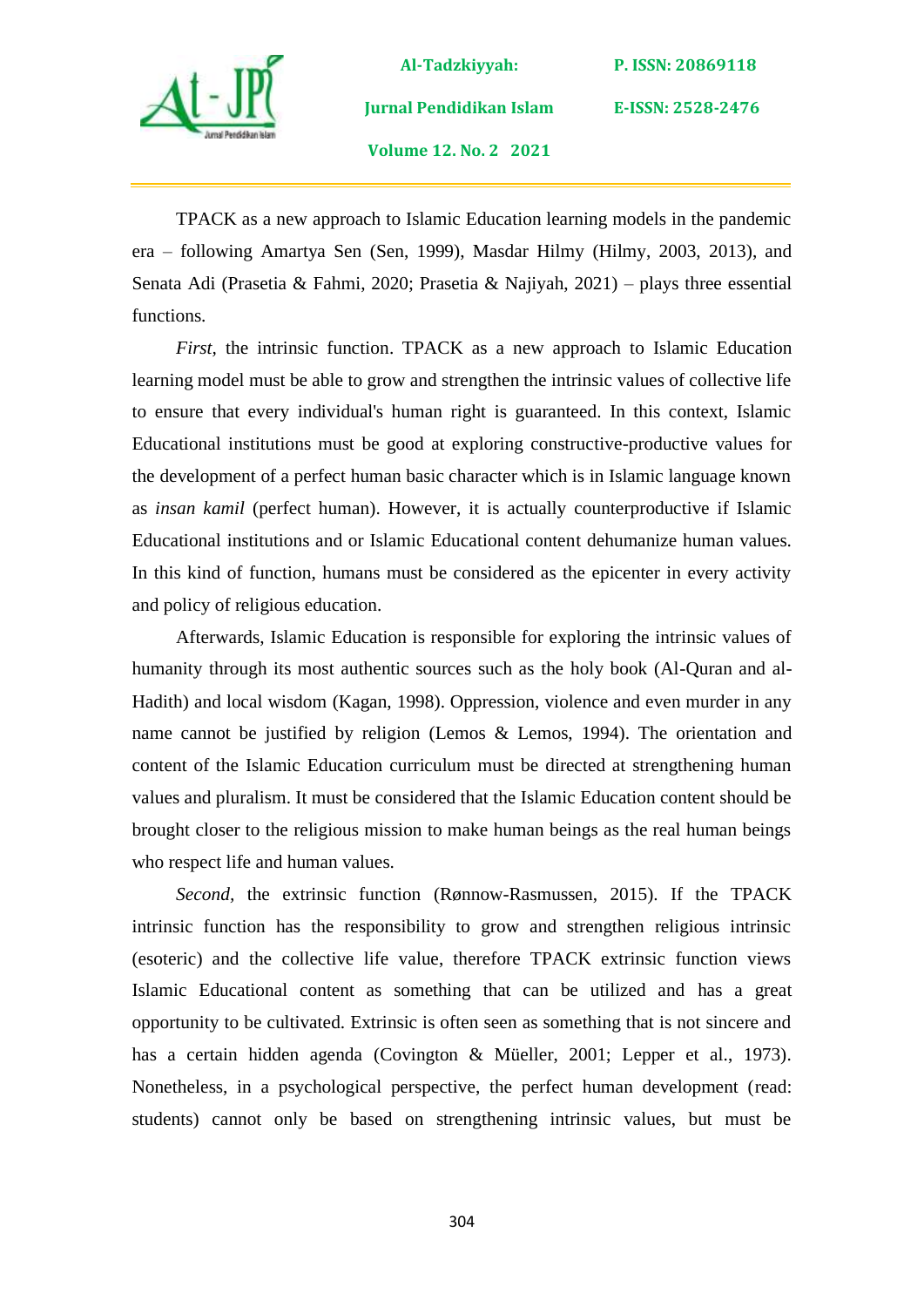

**Al-Tadzkiyyah: Jurnal Pendidikan Islam** 

**E-ISSN: 2528-2476**

**Volume 12. No. 2 2021**

encouraged and motivated by external parties including teachers, parents and a supportive environment (Dörnyei, 1994).

In the essentialism school point of view,  $-$  as inspired by Weberian theoretical constructs –religious awareness and belief systems frame the deepest structure of community awareness that provides a blueprint for people's mindsets and behavior from generation to generation (Fukuyama, 2006; Hilmy, 2010; Huntington, 2000; Shils, 1982). It means that, in this pandemic era, optimizing students' potential requires teachers' awareness to enhance their digital awareness and Islamic Education content packaging. Nevertheless, TPACK as a new approach for Islamic Education learning model was deserve to be considered.

The next extrinsic function is to increase an open-minded attitude while reflecting to find appropriate solutions in addressing the complexities of stagnant Islamic Education learning model (Bradley, 1998). It is time for the Islamic Education learning model to adopt the TPACK framework as a new approach in order to increase and stimulate students and teachers' active participation in learning and create a conducive and interactive atmosphere.

*Third*, the instrumental function. As an instrument, TPACK only plays a role in delivering students to be *insan kamil* (perfect human beings) by - borrowing Peter L. Berger and Thomas Luckmann theoretical constructs – externalizing, objectifying and internalizing (Berger, 2017; Berger & Luckmann, 1991) all good potential in them and is actualized through the real-life praxis. In this context, Islamic Education teachers need to have a positive thinking that every student has potential that can be "externalized" into adaptable skills in accordance with the context of time.

Nonetheless, what happens in our "academic society" is just the opposite. Instead of considering TPACK as a new approach for Islamic Education learning model based on the integration of content, pedagogy and digital, they try to avoid it. Whereas Islam teaches their people not to be anti-change as long as the change brings benefits (*almuhafadzah ala qadim al-shalih wa al-akhdzu bi al-jadid al-aslah*). In fact, there is a tendency that TPACK is added complexity itself. The presence of TPACK is actually as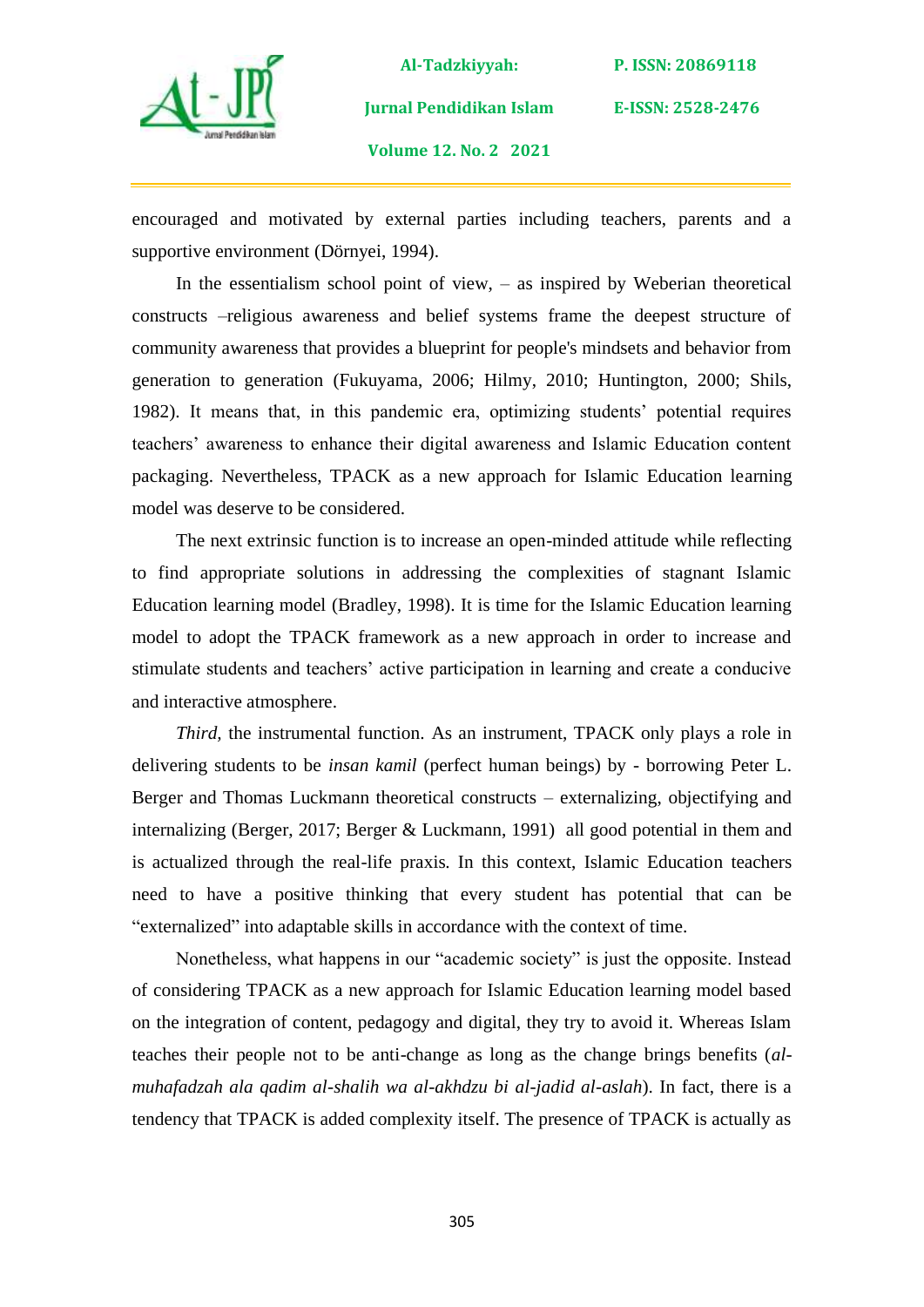

**Al-Tadzkiyyah: Jurnal Pendidikan Islam Volume 12. No. 2 2021**

**P. ISSN: 20869118** 

**E-ISSN: 2528-2476**

a tool for Islamic Education learning to have new nuances without removing the "old" values has been *embedded.*

*Fourth,* the constructive function. In this context, the world of Islamic Education is required to build a collective loyalty or commitment to differences. Through TPACK, at least the constructive function is increasingly embedded in the teachers and students' minds. Islamic Education must rebuild its identity (re-constructive) with the nuances of technology without abandoning the intrinsic values in it. Through the world of Islamic Education as well, the affirmation of religious values that *wasathi* and national identity can be conducted through appreciation of each individual (Hilmy, 2013). Therefore, when they grow up, each individual is expected to understand and actualize the values of social care and collective life with full of appreciation and respect (coexistence and pro-existence).

### **Implications of the TPACK Framework in Islamic Education**

The TPACK framework helps to develop more adaptive and contextual learning models as well as discover and explain how technology knowledge is implemented in Islamic Educational praxis. It is better to describe the type of knowledge that teachers need (in terms of content, pedagogy, technology, context, and their interactions), hence educators will be better in understanding the different levels of technology integration occur. Furthermore, the TPACK framework has offered several possibilities for promoting research in the teachers' professional development as well as the use of technology by teachers. In fact, it is very possible for teachers to move beyond TPACK as a new approach to Islamic Education learning models in a more "ecologicalsubstantive" way.

In other words, Islamic Education teachers should focus on determining, selecting and sorting out specific Islamic Educational content and appropriate pedagogy and technology design. In brief, if Islamic Education teachers teach Islamic Cultural History subjects, it is no longer the time for students to be told or even forced to memorize a series of history along with the date it happened. Those are the old boring ways. Afterwards, the Islamic Cultural History learning model in the pandemic and digital era, students should be invited to watch and observe videos, then asked to record important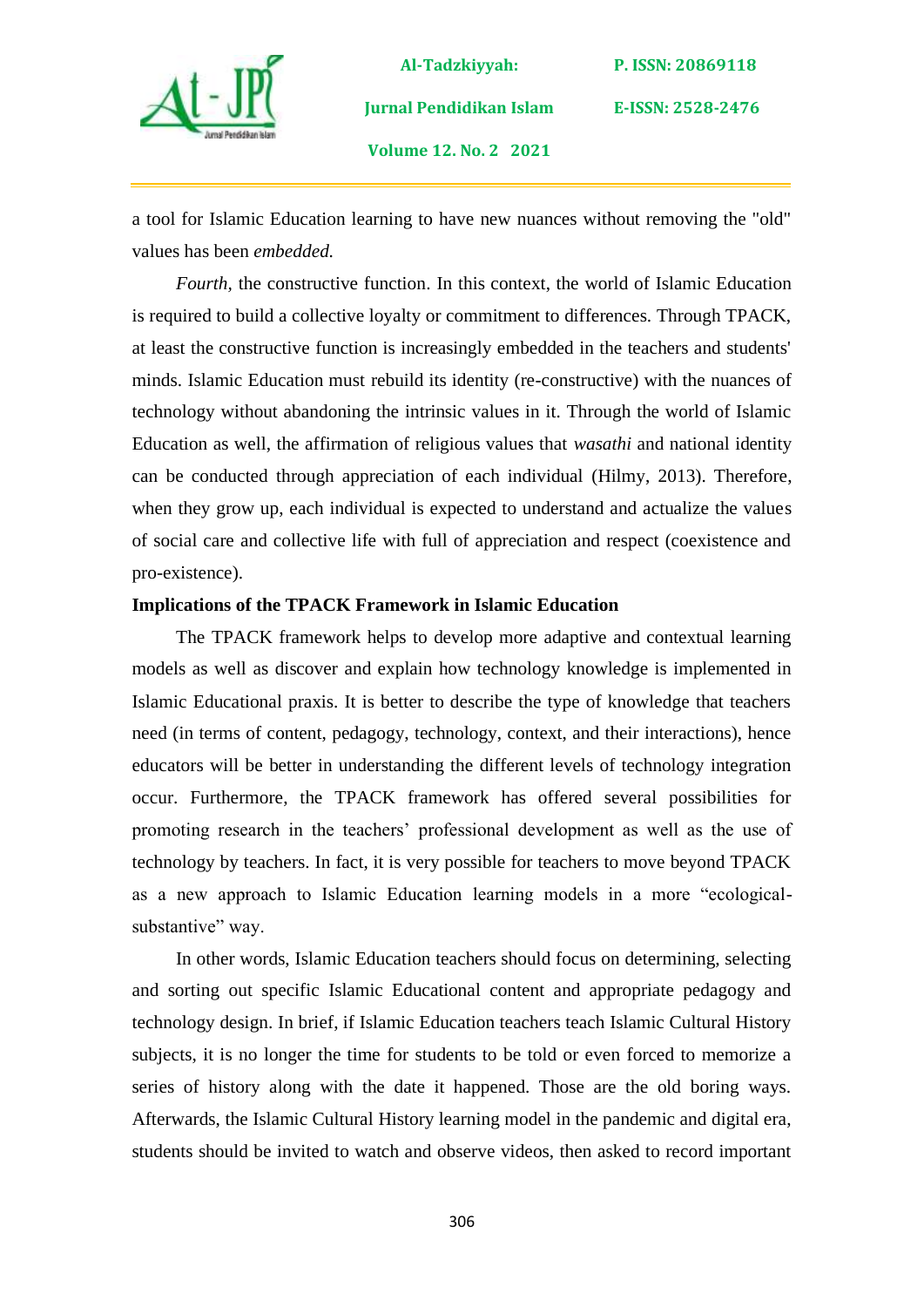

**Al-Tadzkiyyah: Jurnal Pendidikan Islam** 

**E-ISSN: 2528-2476**

**Volume 12. No. 2 2021**

points from the learning video. It is a glimpse of the TPACK application and here is much to be learned from the TPACK framework. At least, there are two implications of the TPACK framework in the Islamic Education context.

*First,* TPACK has brought new technology often creates new opportunities to represent the content and pedagogy that did not exist before. Initially, Islamic Education teachers have focused on Islamic Education content and pedagogy and nowadays they have become accustomed to formulating and designing or even formatting TPACKbased learning. The emergence of website or online learning sites whether facilitated by government or certain institutions as well as having a significant development of online learning are a good example in which the emergence of new technology has fundamentally changed the way of thinking about pedagogy and content representation (Cole, 2000; Tapscott, 1998). In addition, new devices such as GPS, Android, IOS, and internet 6.0 are contributing greatly to change the mindset and what is taught fundamentally. It is clear that Islamic Education teachers certainly have a set of knowledge about these new tools and are developing new ways and patterns to integrate them in their learning process. In this context, TPACK is actually a "driver of innovation" in pedagogy and content representation.

*Second,* it is important to realize that most of technology used by teachers has not been designed for educational purposes. It means that technological developments are only a business as usual and not for educational purpose. Therefore, Islamic Education teachers must rethink (re-read) technology in the context of Islamic Education. This kind of phenomenon is called – borrowing Passig's term as quoted by Matthew J. Koehler *–* a process of melioration (Passig, 2007). This process confirms cognitive knowledge support to adopt a field that is not in its domain (the competence to borrow a concept from a field of knowledge supposedly far removed from his or her domain, and adopt it to a pressing challenge in an area of personal knowledge or interest) (Passig, 2007). Melioration recognizes the importance and need for cognitive skills to obtain knowledge from various domains and synergize it in a unique and effective way. Such reuse is the essence of melioration and can only be done if the teacher understands the "rules of the game", and is capable enough to know which rules to bend, to break, and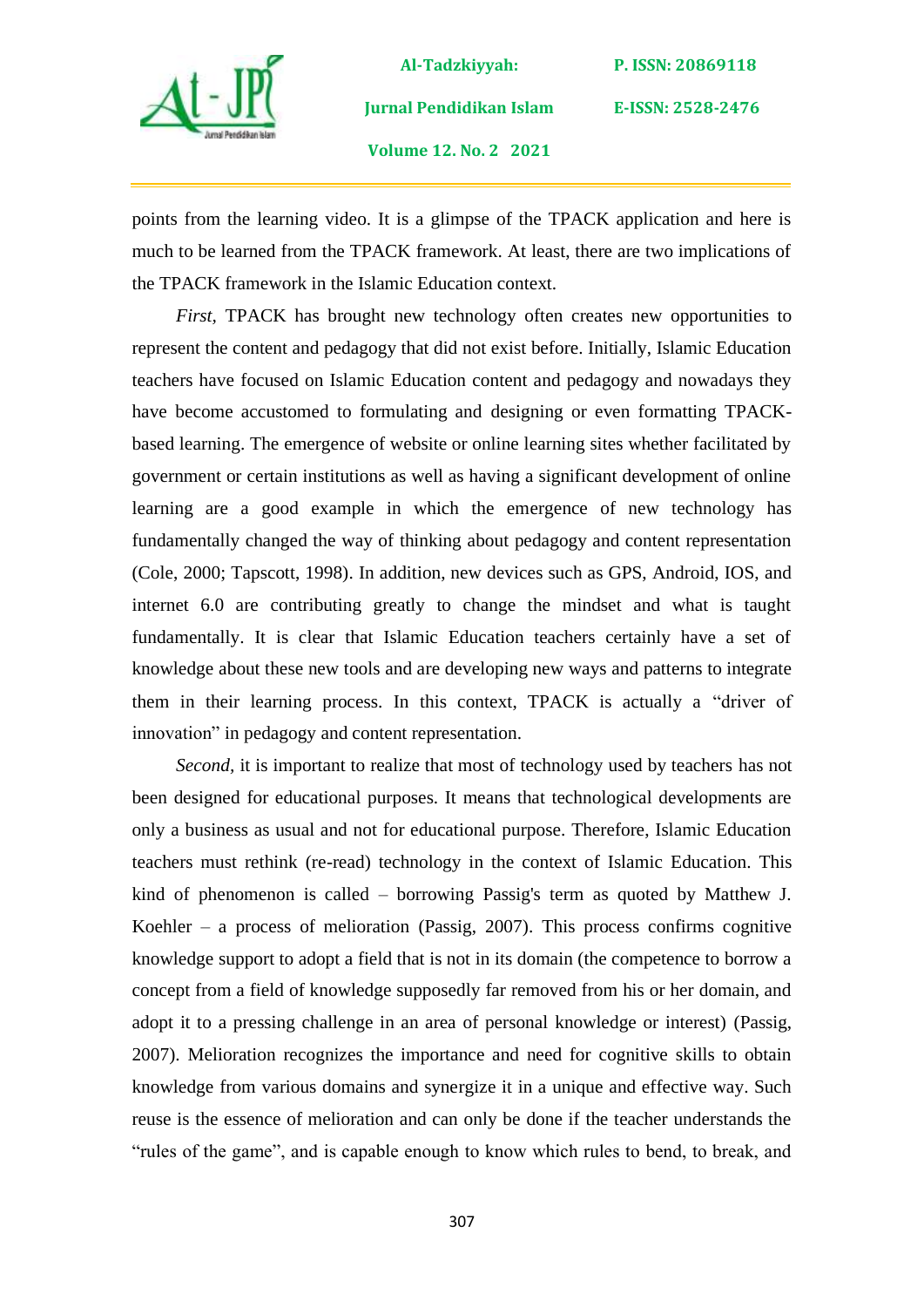

**Al-Tadzkiyyah: Jurnal Pendidikan Islam Volume 12. No. 2 2021**

**E-ISSN: 2528-2476**

to leave. It requires deep experiential understanding which is developed through intensive TPACK training and practice.

These two implications indicate that TPACK as a new approach in Islamic Education learning model must be repurposed. This research argues that the combination of TPACK framework and melioration idea provides a new framework and knowledge of how Islamic Education teachers can be trained to improve their knowledge horizons about teaching with technology. The most frequent occurrence is the content that drives the tool (and its pedagogical use), and sometimes what a tool can do that can drive content pedagogy. Technology is not an add-on, but is an integral part of teaching performance that cannot be separated. Nevertheless, teachers need to be facilitated and affirmed by related stakeholders in developing contexts for learning that focus more on these three domains of knowledge collectively and not separately or sequentially. It is an act of design.

### **TPACK as a New Approach in Islamic Education: Challenges and Opportunities**

The digitization era, which was originally designed as a scientific endeavor to overcome various disparities of humanitarian issues, was leaving a significant humanitarian problem. We live in a phase of sustained information technological development and Muslims have become accustomed to various ways that can be implemented to fulfill religious and other goals. In Gary R. Bunt's term, Muslims have been entering the era of Cyber Islamic Environments (Bunt, 2000, 2018).

TPACK as a new approach in Islamic Education learning model is quite similar with CIE (Cyber Islamic Environments). Both have the potential to change the aspects of religious understanding and expression in Muslim contexts and the power to enable elements of the Muslim population in the minority and majority arenas to have dialogues (does not have to be peaceful) with one another. In line with traditional forms of knowledge and media about Islam, access to (and possibly ownership of) the Internet has become a significant element of propagation and identity for Muslim individuals and organizations (Berry, 2012; Berry & Fagerjord, 2017; Bunt, 2003; Dangolla, 2019).

In the context of Islamic Education, technology as the underlying TPACK diverts from conventional learning models to educational digitization with a variety of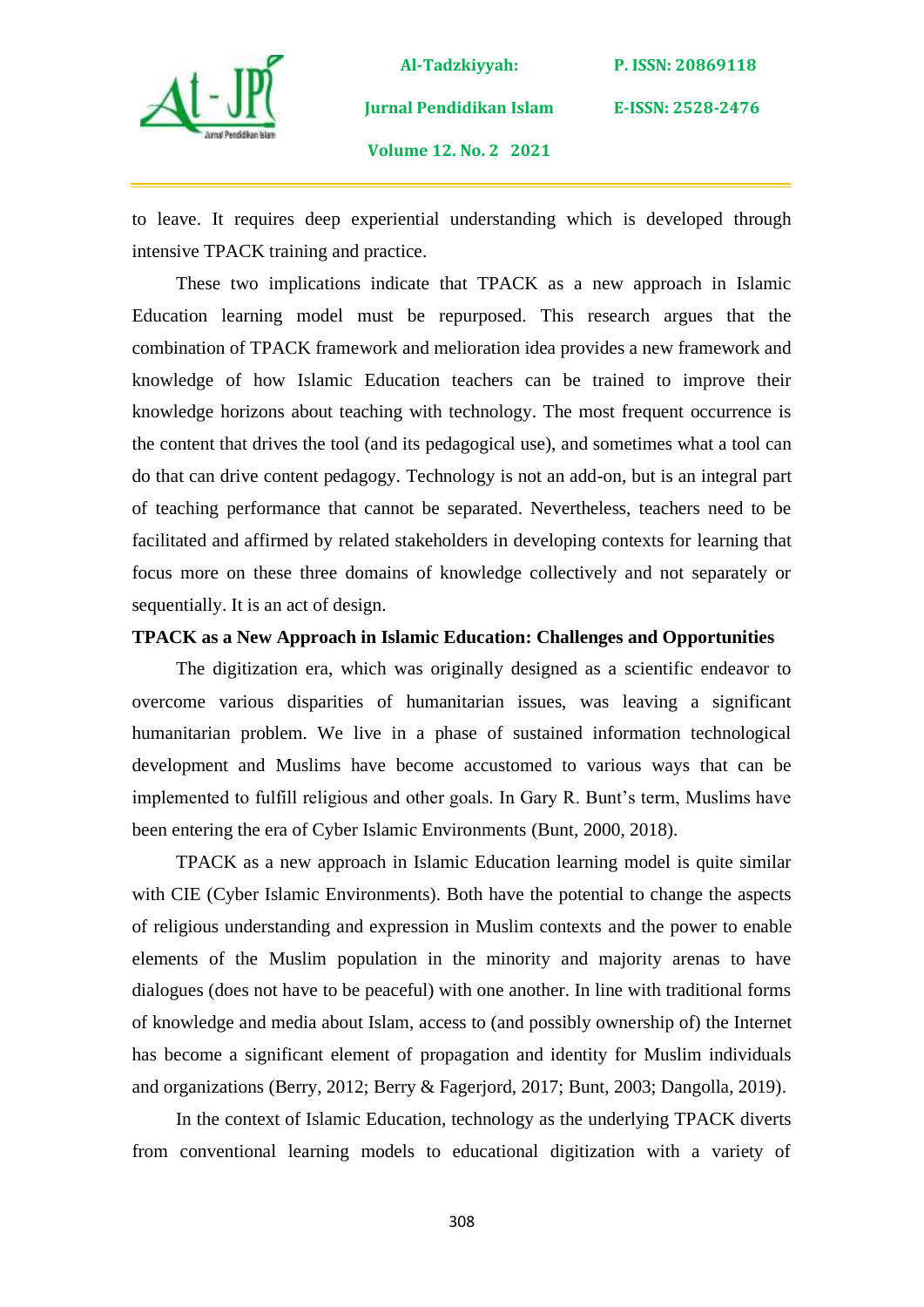

**Jurnal Pendidikan Islam** 

**P. ISSN: 20869118** 

**E-ISSN: 2528-2476**

**Volume 12. No. 2 2021**

interpretive models. The implementation of TPACK sometimes rule out the established Islamic Education learning model and offers alternative learning approaches and models. The consequence is the emergence of a digital literacy generation who is able to persuade others in a wider range. This is an opportunity as well as a challenge from TPACK as a new approach in Islamic Education learning model. On the one hand, TPACK has a major contribution in orbiting students as "Islamic Education ambassadors", but on the other hand Islamic Education teachers must work even harder in instilling digital awareness to students and equip them with various better understanding without losing the distinctive value of Islamic Education.

Islamic Education clearly has the opportunity to provide alternative answers as the antithesis of the digitization process. The antithesis in question is not contradicted and debated one another, but as an endurance strong for teachers and students as well as promoting Islamic Education in a wider range. It is undeniable that TPACK still has a number of problems for the technology industry, especially since the plans is to be applied in Islamic Educational field. In this case, it does not mean to be pessimistic, but the TPACK application needs time to be accepted and adopted in Islamic Education, specifically in a more advanced framework and does not overwhelm it. Therefore, it will not cause problems in the future.

According to Masdar Hilmy's theory, the implementation of TPACK requires two approaches, namely the accommodative and the responsive model (Hilmy, 2013). If it is translated structurally, TPACK as a new approach in Islamic Education learning model will produce an accommodating curriculum structure and adaptable learning content to the demands of pandemic era that is a scientific structure and learning content that emphasizes the creation of 'know-how' and 'know-why' competencies rather than 'knowwhat'*.* In this context, the introductions of basic reasoning's principles are very relevant to be conducted. In addition, the responsive model through identifying gaps due to the pandemic and digital process. TPACK task as a new approach is to identify which gaps are weaknesses in both learning administrative aspects including lesson plans, attendance, learning event unit, and assessment, and personal aspects involved in learning such as teachers and students, parents, and related stakeholders, to be further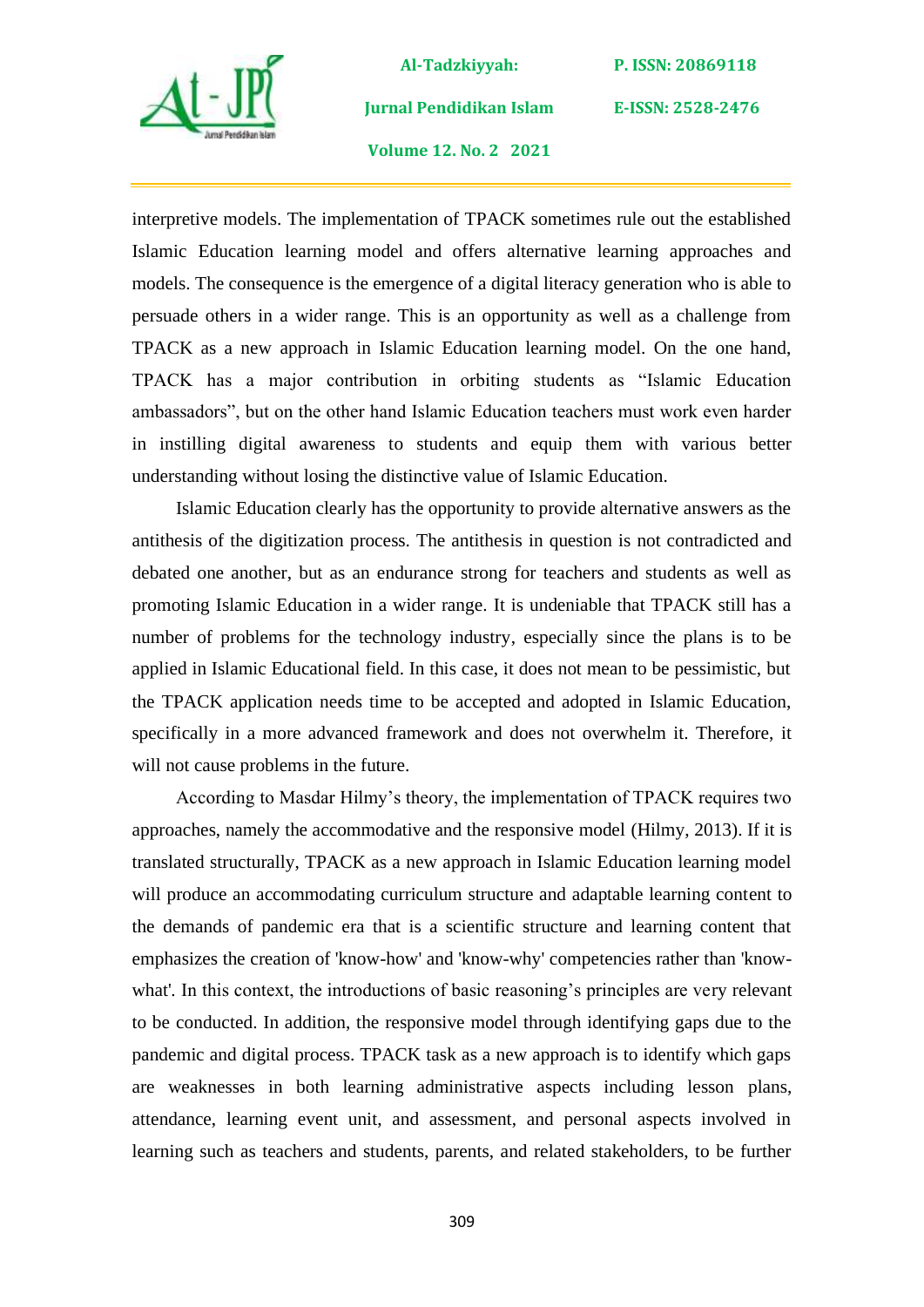

**Jurnal Pendidikan Islam** 

**P. ISSN: 20869118** 

**E-ISSN: 2528-2476**

**Volume 12. No. 2 2021**

filled by Islamic Education. This gap serves as an entry-point for Islamic Education to carry out its transcendent-prophetic-productive role in the midst of pandemic and digital era.

Both models of this approach require the ideals distribution of these three reasons fairly and equitably; *bayani*, *burhani* and '*irfani* (Hilmy, 2009, 2013). The consequence is TPACK seen in the context of a particular region, for example the Western which is very different from "TPACK" and still "ICT free" in the context of Muslim society. They (the Western) may not be worry at all toward digital-based learning or TPACK as it is today because it has become a tradition, facilities from where they study and has a very supportive environment. However, this case should not be generalized blindly. Ahmet T. Kuru (Department of Political Science @ SDSU, n.d.) has recommended Muslims to regain scientific and socio-economic dynamism – to borrow Gary R. Bunt (Bunt, 2003) – in cyber Islamic environments. To balance the Western educational tradition, Muslims do not have to fully imitate the Western model. Muslims have their own history (Islamic tradition) and authoritative sources (religious sources) including Al-Quran and al-Hadith as sources of inspiration and role models for the revival of science and religious dynamics (Kuru, 2014, 2019).

The case of digitization in this era does not have to rely on a Western-centric view. Many Western's needs are socially and historically constructed reality and may not appropriate to other parts of the world, especially the Islamic world (Gregory et al., 2016; Meyers et al., 2013). It is due to Islamic tradition which is more accentuated on scientific *sanad* (*sanad*, *ijazah*, and so on) (Brown, 1999; Nakissa, 2019; Suhendra, 2019). If Islam is – to borrow the terms of Masdar Hilmy and Andrea Rota – a constructed reality and a social reality, then TPACK in this context is more of a scientific endeavor to overcome various gaps of human problems (Hilmy, 2009; Rota, 2016). The implementation of TPACK as a new approach in Islamic Education learning model requires academic works in order to become a constructed and social reality in Islamic world. These are the opportunities and challenges of TPACK as a new approach of Islamic Education learning model in the pandemic era. It is not impossible, even in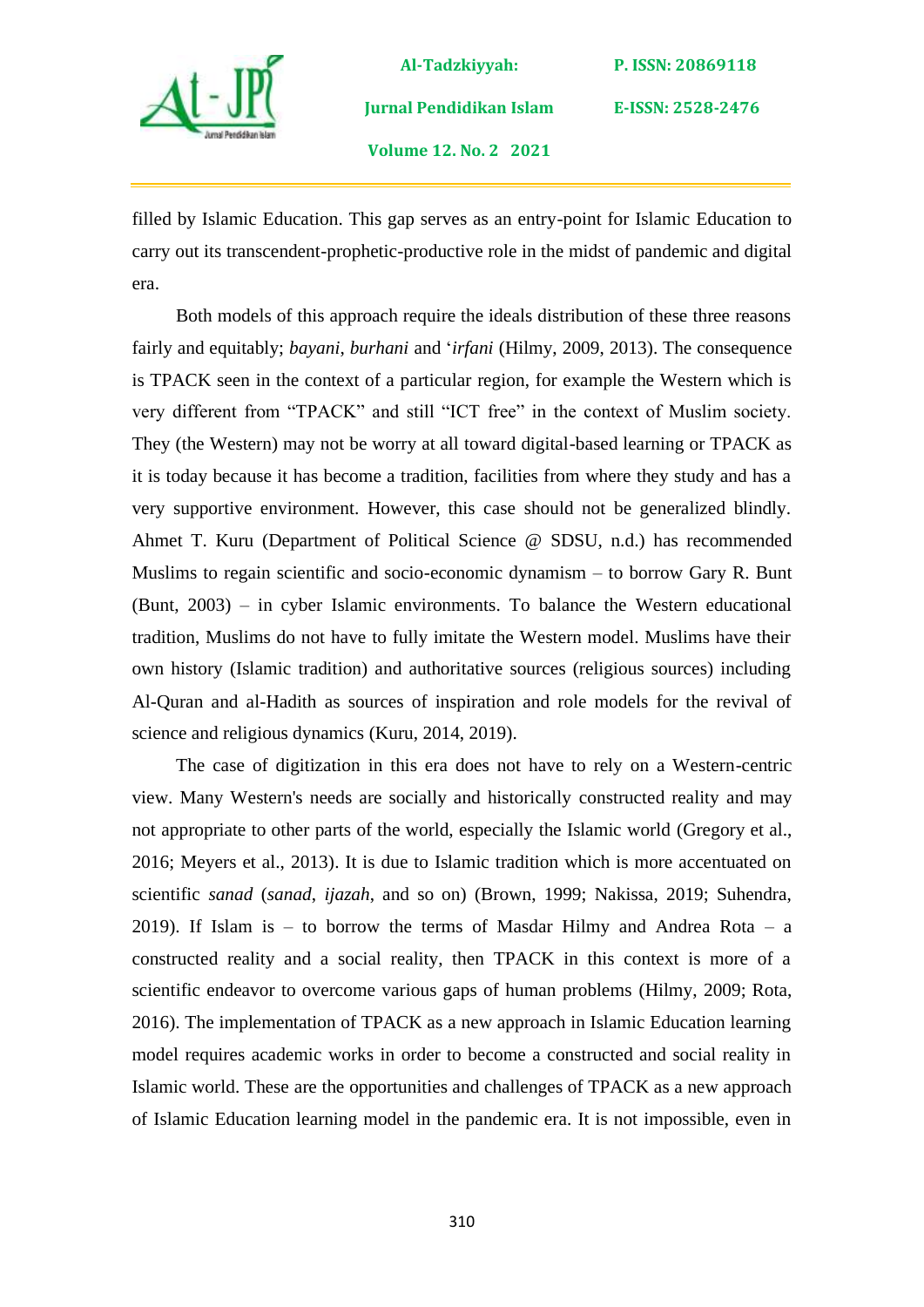

**P. ISSN: 20869118** 

**E-ISSN: 2528-2476**

**Volume 12. No. 2 2021**

**Jurnal Pendidikan Islam** 

the era of the pandemic, for Islamic Education to be the pioneer of the best education for human civilization.

## **CONCLUSIONS AND SUGGESTIONS**

The pandemic and digital era have been and always will continue to be an essential part of Indonesian Contemporary Muslim life. Nevertheless, the facts must be recognized, Islamic Education has proved to be "sporadic" in its response to this era, taking it without much thought and rejecting it without a backup plan. Those that get TPACK, or technology-based instruction, continue to struggle to deliver the best teaching achievable. For those who are agitated and apologetics, TPACK, as a new pedagogical approach in Islamic education learning model, has not yet produced innovation. Nonetheless, most Muslims are using digital "blessings" to a limited extent. In the pandemic era, they were unable to play a role in determining the variants and intensity. In the production capital pyramid, Muslims are still at the bottom layer as consumers and objects of TPACK. This situation has emerged as a consequence of Islamic education's inability to provide opportunities for the establishment of alternative technologies suitable of elevating Muslims' respect to that of respectable producers. In these conditions, a paradigmatic leap in Islamic education reasoning is necessary, one which is competent of changing the framework of thinking and Islamic education praxis in responding to the era of pandemics and digitization, shifting from objects to actors or subjects, and from consumers to producers. After that, this is a homework for all of us. What has to be prepared is how Muslims construct learning models that are responsive to the challenges and requirements of the pandemic era without compromising embedded and established principles and values.

Therefore, Muslims will have psychological and sociological readiness in facing an unpredictable future eras as a consequence of the reform of this kind of Islamic education model. In the pandemic era, TPACK as a new pedagogical approach to Islamic education learning models enables Islamic education teachers to become change agents, encouraging Islamic education that is more equitable, adaptable, and reliable to the expectations of the times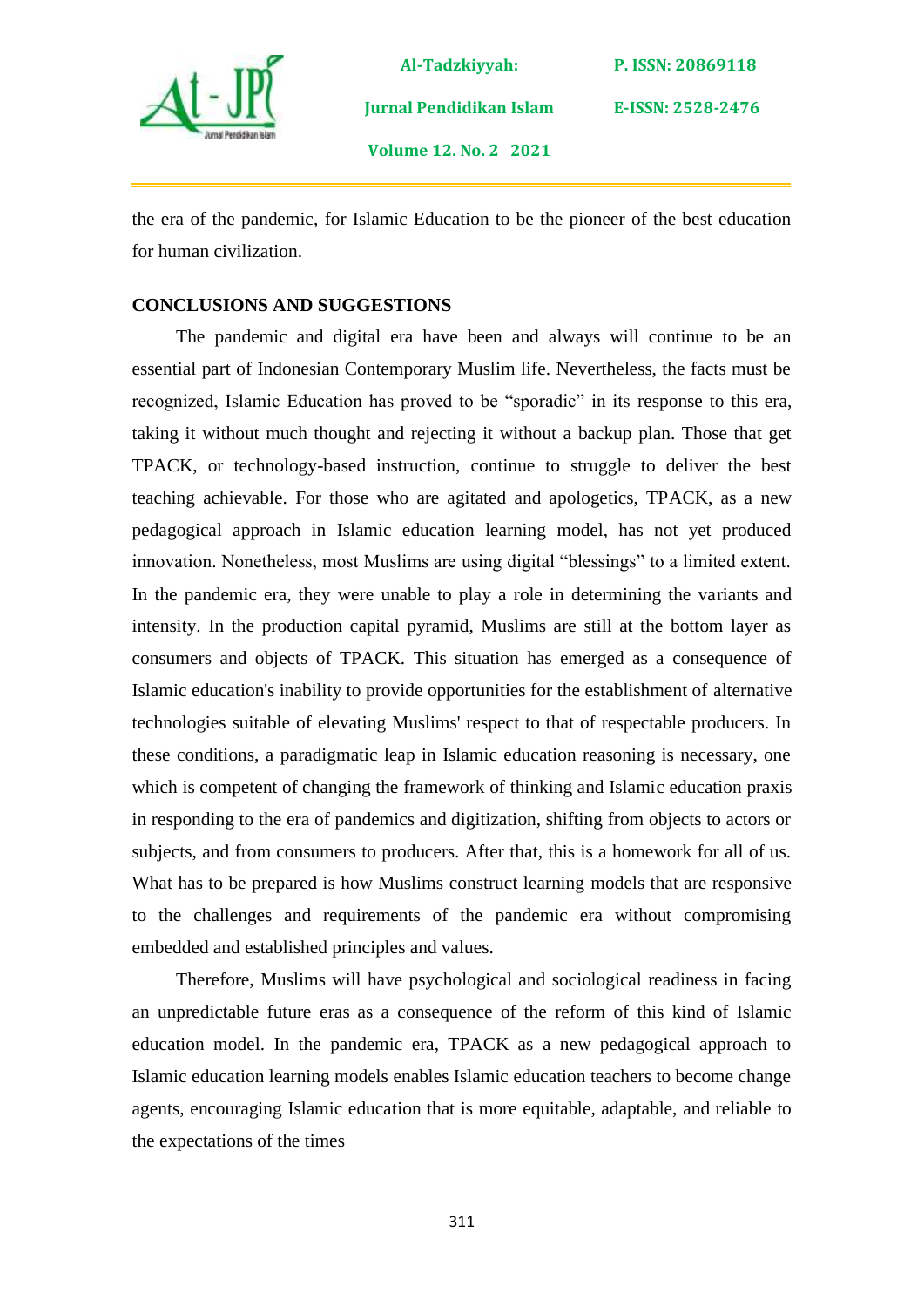

**P. ISSN: 20869118** 

**Jurnal Pendidikan Islam** 

**Volume 12. No. 2 2021**

### **REFERENCES**

- Ajmain, M. T., Hehsan, A., & Mohamad, A. M. (2019). Learning and Facilitation (PdPc) Islamic Education in Industrial Revolution 4.0. *Journal of Research in Psychology*, *1*(3), 13–17.
- Al-Jābirī, M. (2003). *Formasi Nalar Arab (Kritik Tradisi Menuju Pembebasan dan Pluralisme Wacana Interreligius*. Yogyakarta: IrCiSoD.
- Al-Jabiri, M. A. (1991). *Bunyah Al-Aql Al-Arabi: Dirasah Tahlȋliyyah Naqdiyyah li Nuḍûmi al-Ma'rifah fi al-Tsaqafah al-'Arabiyyah*.
- Alshawish, E., El-Banna, M. M., & Alrimawi, I. (2021). Comparison of blended versus traditional classrooms among undergraduate nursing students: A quasiexperimental study. *Nurse Education Today*, *106*, 105049.
- Angeli, C., & Valanides, N. (2009). Epistemological and methodological issues for the conceptualization, development, and assessment of ICT–TPCK: Advances in technological pedagogical content knowledge (TPCK). *Computers & Education*, *52*(1), 154–168.
- Archambault, L. M., & Barnett, J. H. (2010). Revisiting technological pedagogical content knowledge: Exploring the TPACK framework. *Computers & Education*, *55*(4), 1656–1662.
- Beetham, H., & Sharpe, R. (2007). *Rethinking pedagogy for a digital age: Designing and delivering e-learning*. Routledge.
- Berger, P. L. (2017). Reflections on the twenty-fifth anniversary of The Social Construction of Reality. In *The New Sociology of Knowledge* (pp. 11–16). Routledge.
- Berger, P. L., & Luckmann, T. (1991). *The social construction of reality: A treatise in the sociology of knowledge* (Issue 10). Penguin Uk.
- Berry, D. M. (2012). Introduction: Understanding the digital humanities. In *Understanding digital humanities* (pp. 1–20). Springer.
- Berry, D. M., & Fagerjord, A. (2017). *Digital humanities: Knowledge and critique in a digital age*. John Wiley & Sons.
- Bradley, B. (1998). Extrinsic value. *Philosophical Studies: An International Journal for Philosophy in the Analytic Tradition*, *91*(2), 109–126.
- Brown, D. W. (1999). *Rethinking tradition in modern Islamic thought* (Vol. 5). Cambridge University Press.
- Brush, T., & Saye, J. (2009). Strategies for preparing preservice social studies teachers to effectively integrate technology: Models and practices. *Contemporary Issues in Technology and Teacher Education*, *9*(1), 46–59.
- Bunt, G. R. (2000). *Virtually Islamic: Computer-mediated communication and cyber Islamic environments*. University of Wales Press.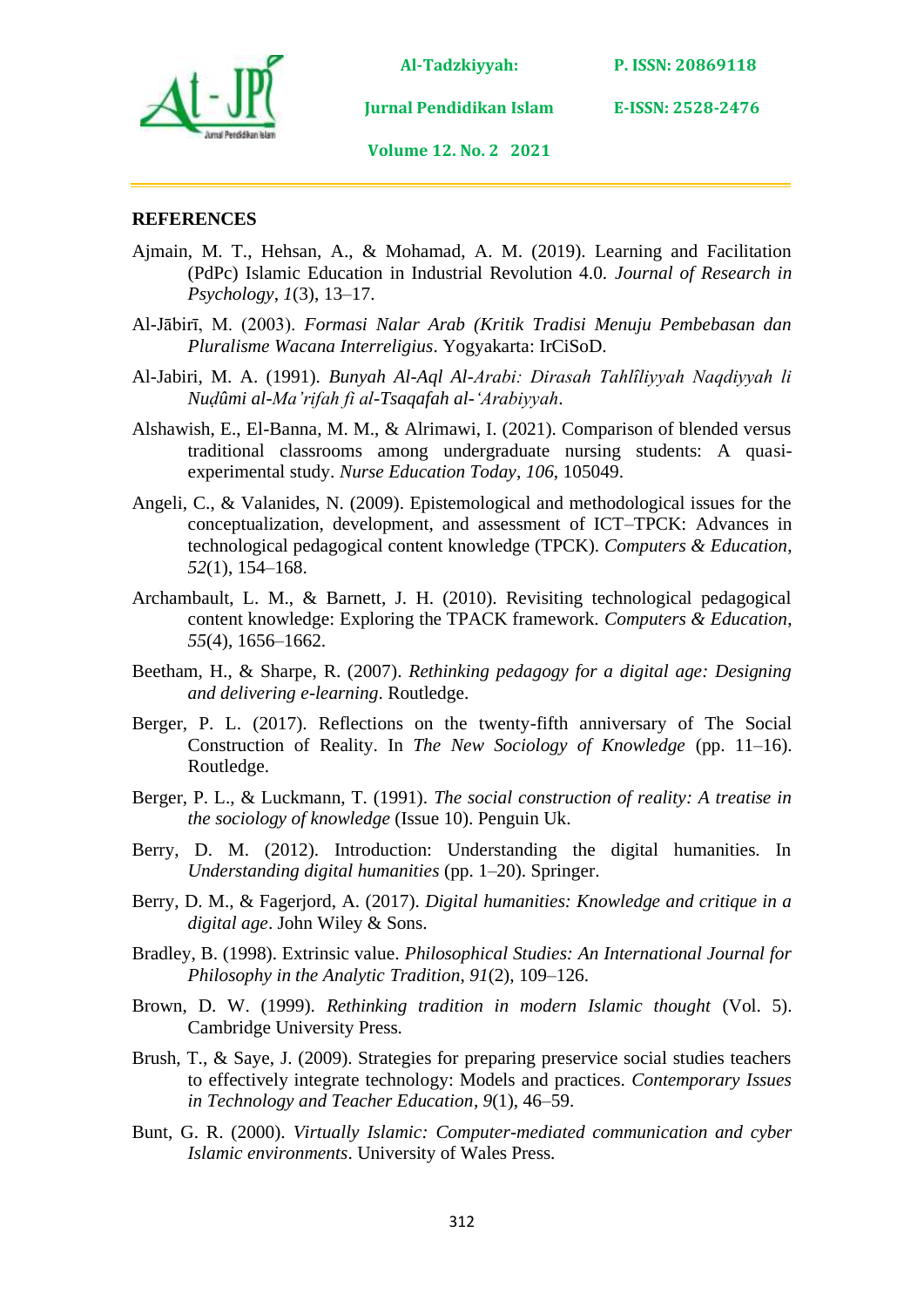

**P. ISSN: 20869118** 

**E-ISSN: 2528-2476**

**Volume 12. No. 2 2021**

**Jurnal Pendidikan Islam** 

- Bunt, G. R. (2003). *Islam in the digital age: E-jihad, online fatwas and cyber Islamic environments*. Pluto Press.
- Bunt, G. R. (2018). *Hashtag Islam: How cyber-Islamic environments are transforming religious authority*. UNC Press Books.
- Cole, R. A. (2000). *Issues in Web-based pedagogy: A critical primer*. Greenwood Publishing Group.
- Covington, M. V., & Müeller, K. J. (2001). Intrinsic versus extrinsic motivation: An approach/avoidance reformulation. *Educational Psychology Review*, *13*(2), 157– 176.
- Creswell, J. W., & Creswell, J. D. (2017). *Research design: Qualitative, quantitative, and mixed methods approaches*. Sage Publications.
- Creswell, J. W., & Miller, D. L. (2000). Determining validity in qualitative inquiry. *Theory into Practice*, *39*(3), 124–130.
- Dangolla, P. (2019). Hashtag Islam: How Cyber-Islamic Environments Are Transforming Religious Authority, written by Gary R. Bunt. *Journal of Religion, Media and Digital Culture*, *8*(3), 430–432.
- Darmadji, A., Zubaidah, S., Sibly, M. R., & Andriansyah, Y. (2015). Islamic Education Teachers' Content Knowledge of Islamic Law Matters: A Study in Yogyakarta City. *Mediterranean Journal of Social Sciences*, *6*(5), 441–441.
- Dayo, N., Asad, M. M., & Alvi, U. (2021). Effects of Digital Game-Based Learning and Traditional Teaching Approaches on Students' Mathematics Problem-Solving Attitude. In *Innovative Education Technologies for 21st Century Teaching and Learning* (pp. 101–112). CRC Press.
- *Department of Political Science @ SDSU*. (n.d.). Retrieved 4 July 2021, from https://politicalscience.sdsu.edu/people/faculty/kuru\_a.html
- Doering, A., Scharber, C., Miller, C., & Veletsianos, G. (2009). GeoThentic: Designing and assessing with technological pedagogical content knowledge. *Contemporary Issues in Technology and Teacher Education*, *9*(3), 316–336.
- Dörnyei, Z. (1994). Motivation and motivating in the foreign language classroom. *The Modern Language Journal*, *78*(3), 273–284.
- Duncker, K. (1945). *On problem-solving.(Psychological Monographs, No. 270.).*
- Fukuyama, F. (2006). Identity, immigration, and liberal democracy. *Journal of Democracy*, *17*(2), 5–20.
- Gómez-Trigueros, I. M., & Yáñez de Aldecoa, C. (2021). The Digital Gender Gap in Teacher Education: The TPACK Framework for the 21st Century. *European Journal of Investigation in Health, Psychology and Education*, *11*(4), 1333– 1349.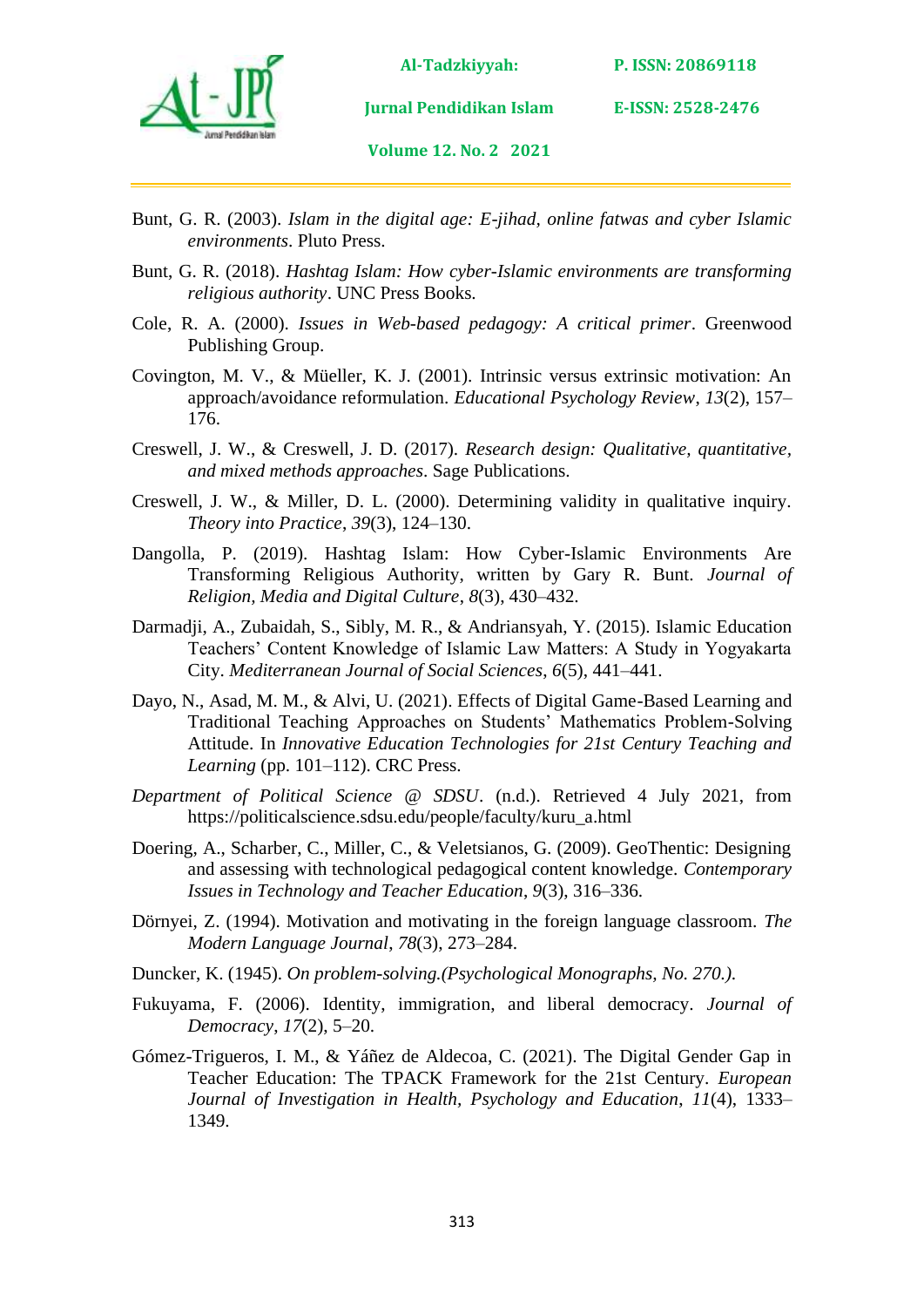

**P. ISSN: 20869118** 

**Jurnal Pendidikan Islam E-ISSN: 2528-2476**

**Volume 12. No. 2 2021**

- Gregory, S., Lee, M. J., Dalgarno, B., & Tynan, B. (2016). *Learning in virtual worlds: Research and applications*. Athabasca University Press.
- Harris, J., & Hofer, M. (2009). *Instructional planning activity types as vehicles for curriculum-based TPACK development*. 4087–4095.
- Hilmy, M. (2003). Menggagas Paradigma Pendidikan Berbasis Multikultural. *Ulumuna, VII*, *12*.
- Hilmy, M. (2009). *Membaca agama: Islam sebagai realitas terkonstruksi*. Yogyakarta: Kanisius.
- Hilmy, M. (2010). *Islamism and Democracy in Indonesia*. Singapore: ISEAS Publishing.
- Hilmy, M. (2013). *Pendidikan Islam & tradisi ilmiah*. Malang: Madani.
- Huntington, S. P. (2000). The clash of civilizations? In *Culture and politics* (pp. 99– 118). Springer.
- Ismail, R., & Imawan, O. R. (2021). Meningkatkan Penguasaan TPACK Guru di Papua Melalui Pelatihan Pembuatan Video Pembelajaran Pada Masa Pandemi Covid-19. *JMM (Jurnal Masyarakat Mandiri)*, *5*(1), 277–288.
- Jamieson-Proctor, R., Albion, P., Finger, G., Cavanagh, R., Fitzgerald, R., Bond, T., & Grimbeek, P. (2012). Development of the TTF TPACK Survey Instrument. *Australian Educational Computing*, *27*(3), 26–35.
- Juanda, A., Shidiq, A., & Nasrudin, D. (2021). Teacher Learning Management: Investigating Biology Teachersâ€TM TPACK to Conduct Learning During the Covid-19 Outbreak. *Jurnal Pendidikan IPA Indonesia*, *10*(1), 48–59.
- Kagan, S. (1998). Rethinking intrinsic value. *The Journal of Ethics*, *2*(4), 277–297.
- Koehler, M. J., & Mishra, P. (2005). What happens when teachers design educational technology? The development of technological pedagogical content knowledge. *Journal of Educational Computing Research*, *32*(2), 131–152.
- Koehler, M. J., Mishra, P., Bouck, E. C., DeSchryver, M., Kereluik, K., Shin, T. S., & Wolf, L. G. (2011). Deep-play: Developing TPACK for 21st century teachers. *International Journal of Learning Technology*, *6*(2), 146–163.
- Koehler, M., & Mishra, P. (2008). Introducing TPCK. AACTE Committee on Innovation and Technology (Ed.), The handbook of technological pedagogical content knowledge (TPCK) for educators (pp. 3-29). *Mah—Wah, N]: Lawrence Erlbaum Associates*.
- Koehler, M., & Mishra, P. (2009). What is technological pedagogical content knowledge (TPACK)? *Contemporary Issues in Technology and Teacher Education*, *9*(1), 60–70.
- KOMPAS. (2021). *Jumlah Pengguna Internet Indonesia 2021 Tembus 202 Juta*. Retrieved 4 July 2021, from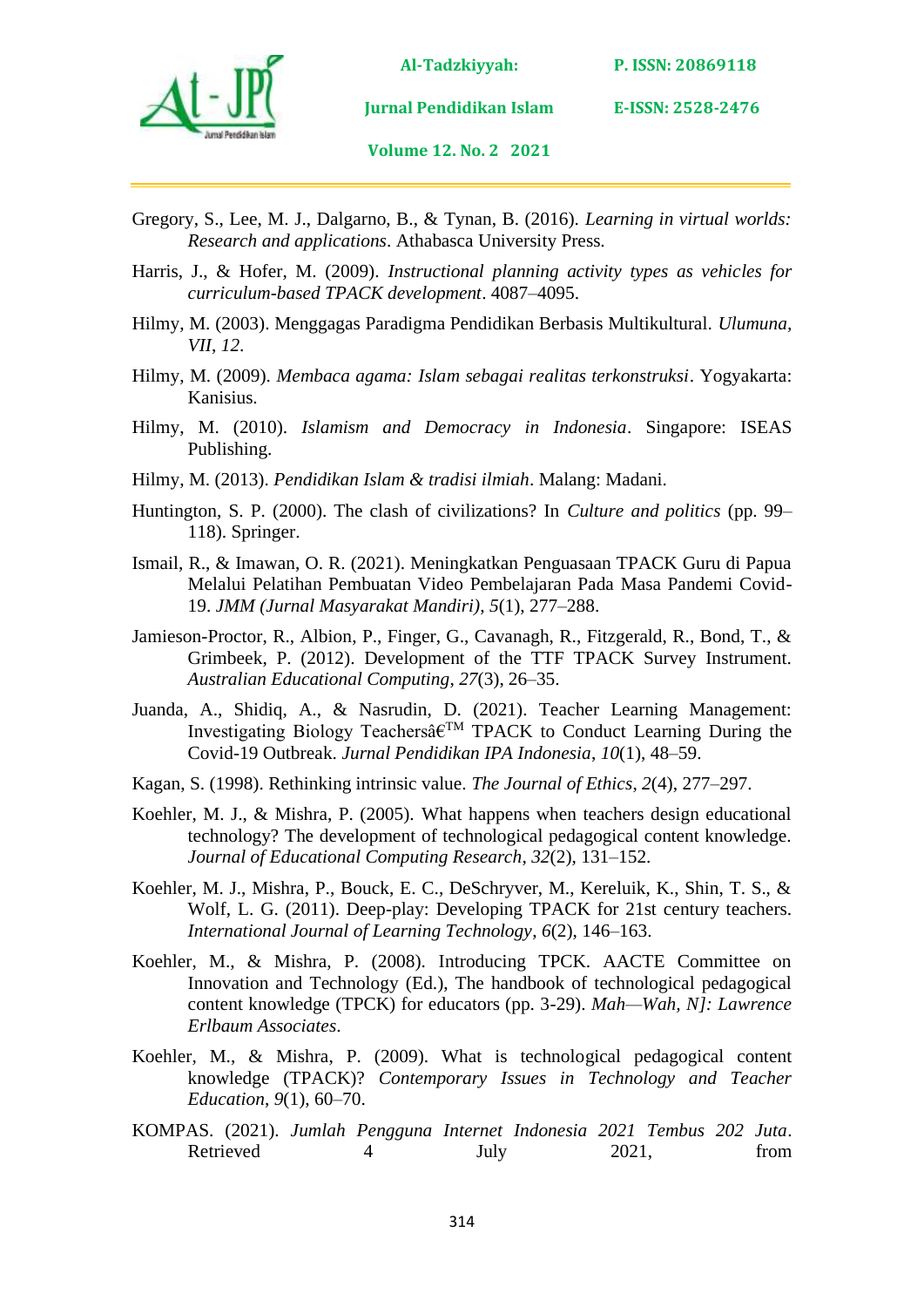



**Jurnal Pendidikan Islam** 

**Volume 12. No. 2 2021**

https://tekno.kompas.com/read/2021/02/23/16100057/jumlah-penggunainternet-indonesia-2021-tembus-202-juta.

- Kuru, A. T. (2014). Authoritarianism and democracy in Muslim countries: Rentier states and regional diffusion. *Political Science Quarterly*, *129*(3), 399–427.
- Kuru, A. T. (2019). *Islam, authoritarianism, and underdevelopment: A global and historical comparison*. Cambridge University Press.
- Lemos, N. M., & Lemos, N. M. (1994). *Intrinsic value: Concept and warrant*. Cambridge University Press.
- Lepper, M. R., Greene, D., & Nisbett, R. E. (1973). Undermining children's intrinsic interest with extrinsic reward: A test of the" overjustification" hypothesis. *Journal of Personality and Social Psychology*, *28*(1), 129.
- Maor, D. (2017). Using TPACK to develop digital pedagogues: A higher education experience. *Journal of Computers in Education*, *4*(1), 71–86.
- McEwan, H., & Bull, B. (1991). The pedagogic nature of subject matter knowledge. *American Educational Research Journal*, *28*(2), 316–334.
- *Mendikbudristek Luncurkan Program TIK Kita Harus Belajar (KIHAJAR) 2021*. (2021, May 21). Kementerian Pendidikan, Kebudayaan, Riset, Dan Teknologi. https://www.kemdikbud.go.id/main/blog/2021/05/mendikbudristek-luncurkanprogram-tik-kita-harus-belajar-kihajar-2021
- Meyers, E. M., Erickson, I., & Small, R. V. (2013). Digital literacy and informal learning environments: An introduction. *Learning, Media and Technology*, *38*(4), 355–367.
- Miles, M. B., Huberman, A. M., & Saldana, J. (2013). *Qualitative Data Analysis: A Methods Sourcebook*. SAGE Publications.
- Mishra, P., & Koehler, M. J. (2006). Technological pedagogical content knowledge: A framework for teacher knowledge. *Teachers College Record*, *108*(6), 1017– 1054.
- Mutiani, M., Supriatna, N., Abbas, E. W., Rini, T. P. W., & Subiyakto, B. (2021). Technological, pedagogical, content knowledge (TPACK): A discursions in learning innovation on social studies. *The Innovation of Social Studies Journal*, *2*(2), 135–142.
- Nakissa, A. (2019). *The Anthropology of Islamic Law: Education, Ethics, and Legal Interpretation at Egypt's Al-Azhar*. Oxford University Press.
- National Research Council. (1999). *Being fluent with information technology*. National Academies Press.
- Niess, M. L. (2011). Investigating TPACK: Knowledge growth in teaching with technology. *Journal of Educational Computing Research*, *44*(3), 299–317.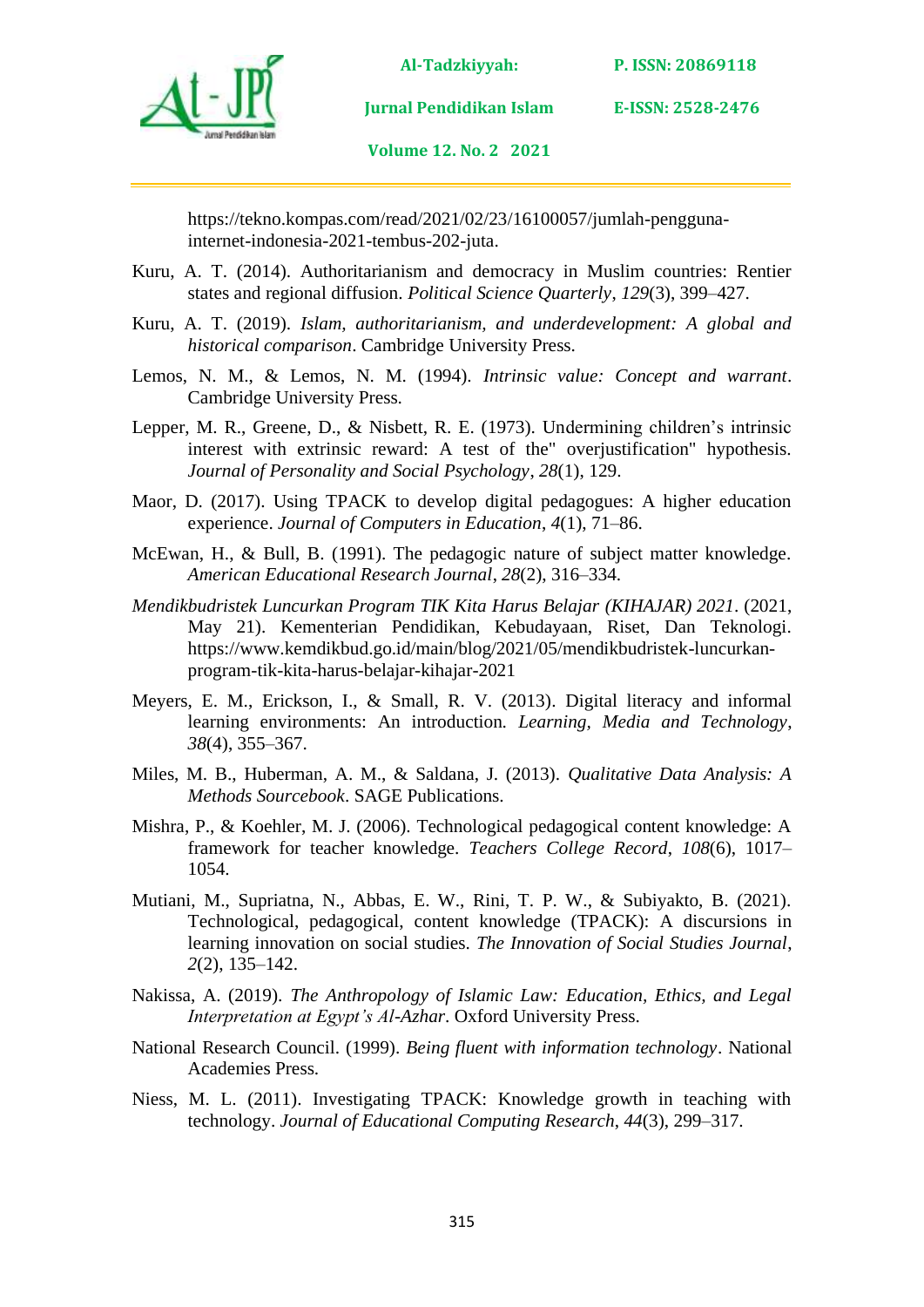

**P. ISSN: 20869118** 

**E-ISSN: 2528-2476**

**Volume 12. No. 2 2021**

**Jurnal Pendidikan Islam** 

- 
- Pamuk, S., Ergun, M., Cakir, R., Yilmaz, H. B., & Ayas, C. (2015). Exploring relationships among TPACK components and development of the TPACK instrument. *Education and Information Technologies*, *20*(2), 241–263.
- Passig, D. (2007). Melioration as a higher thinking skill of future intelligence. *Teachers College Record*, *109*(1), 24–50.
- Pendis Kemenag. (2021). *Guru PAI Harus Kreatif di Masa Pendemik.* Retrieved 4 July 2021, from http://pendis.kemenag.go.id/pai/berita-197-guru-pai-harus-kreatif-dimasa-pendemik.html
- Prasetia, S. A., & Fahmi, M. (2020). Reorientasi, Peran dan Tantangan Pendidikan Islam di tengah Pandemi. *TARBAWI*, *9*(1), 21–38. https://doi.org/10.36781/tarbawi.v9i1.3128
- Prasetia, S. A., & Najiyah, S. F. (2021). The Revitalization of Education Character in The Pandemic Covid-19 Era. *TADRIS: Jurnal Pendidikan Islam*, *16*(1), 95–110.
- Pulungtana, J. R., & Dwikurnaningsih, Y. (2020). Evaluasi Kinerja Mengajar Guru IPS Dalam Mengimplementasikan TPACK. *Jurnal Ilmu Sosial Dan Humaniora*, *9*(1), 146–155.
- Quddus, A. (2019). Implementasi Technological Pedagogical Content Knowledge (TPACK) dalam Pendidikan Profesi Guru (PPG) PAI LPTK UIN Mataram. *Jurnal Tatsqif*, *17*(2), 213–230.
- Rønnow-Rasmussen, T. (2015). Intrinsic and extrinsic value. *The Oxford Handbook of Value Theory*, 29–43.
- Rota, A. (2016). Religion as Social Reality: A Take on the Emic–Etic Debate in Light of John Searle's Philosophy of Society. *Method & Theory in the Study of Religion*, *28*(4–5), 421–444.
- Schulman, L. S. (1986). Paradigms and research programs in the study of teaching. *Handbook of Research on Teaching*, 3–36.
- Segall, A. (2004). Revisiting pedagogical content knowledge: The pedagogy of content/the content of pedagogy. *Teaching and Teacher Education*, *20*(5), 489– 504.
- Sen, A. K. (1999). Democracy as a universal value. *Journal of Democracy*, *10*(3), 3–17.
- Shils, E. (1982). *The constitution of society*. University of Chicago Press.
- Shulman, L. (1987). Knowledge and teaching: Foundations of the new reform. *Harvard Educational Review*, *57*(1), 1–23.
- Shulman, L. S. (1986). Those who understand: Knowledge growth in teaching. *Educational Researcher*, *15*(2), 4–14.
- Smith, W. C. (1989). Scripture as form and concept: Their emergence for the Western world. *Rethinking Scripture: Essays from a Comparative Perspective*, 29–57.